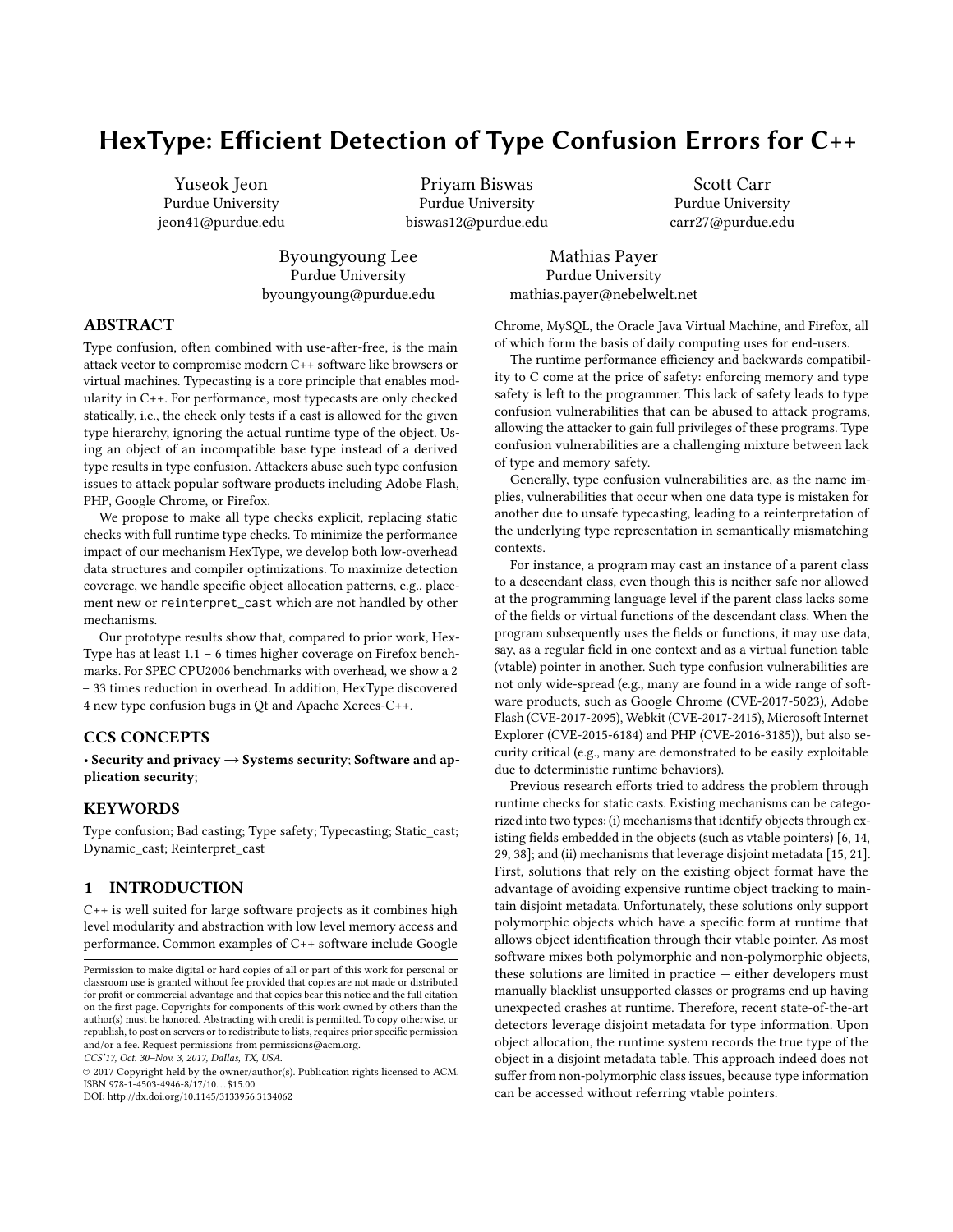However, disjoint metadata schemes have to overcome two challenges: (i) due to C++'s low level nature it is hard to identify all object allocations and (ii) the lookup through this disjoint metadata table results in prohibitive overhead. Existing approaches with disjoint metadata precisely exhibit these drawbacks. Because it is difficult to handle all  $C_{++}$  language quirks imposed by developers, they only protect a small fraction of typecasts in practice. Due to the complexity of metadata tracking, existing approaches introduce prohibitive overheads (TypeSan [\[15\]](#page-11-2) has up to <sup>71</sup>.2% overhead for Firefox with a geometric mean of <sup>30</sup>.8%; note that TypeSan already improves performance over CaVer [\[21\]](#page-11-3)). Control-Flow Integrity (CFI) techniques  $[20, 34-36]$  $[20, 34-36]$  $[20, 34-36]$  verify all indirect control-flow transfers within a program to detect control-flow hijacking. However, these techniques address the type confusion problem only partially if control flow is hijacked, i.e., they detect usage of the corrupted vtable pointer, ignoring any preceding data corruption. Similarly, vtable protection schemes [\[14,](#page-11-1) [38\]](#page-12-1) protect virtual calls from vtable hijacking attacks but do not block type confusion attacks. Memory safety mechanisms [\[24,](#page-12-4) [26,](#page-12-5) [32\]](#page-12-6) protect against spatial and temporal memory safety violations but incur prohibitively high overhead in practice. Also, these mechanisms do not protect against type confusion, e.g., they do not stop an int array of the correct size from being used in place of an object. Control-flow hijacking protection and memory safety are therefore orthogonal to type confusion detection. Type confusion may be used to cause a memory safety violation. Detecting type confusion allows earlier detection of security violations for these cases.

We propose HexType, a mechanism that protects C++ software from type confusion by making all casts explicit. Each cast in the source language (explicit or implicit, static or dynamic) is turned into a dynamic runtime check. HexType records the type of each object and specific casts are replaced with our instrumentation. We fundamentally address the challenges of earlier work by (i) increasing coverage of typecasting checks and (ii) drastically reducing overhead.

Our prototype implementation of HexType vastly outperforms state-of-the-art type confusion detectors, increasing coverage and often lowering overhead. Our reduced overhead is the result of novel optimization techniques and using an efficient type metadata structure. We leverage an analysis that identifies types that are used in typecasting, allowing us to remove tracing overhead for any objects that are never cast. For the type metadata structure, we design a two-layered data structure that combines a hash table (fast-path) and red-black tree (slow-path) in order to reduce object tracing overhead. Despite performance, our mapping scheme also overcomes limitations of existing work such as relying on fixed addresses for metadata which may run into compatibility issues if applications try to reuse the same addresses

To address the low coverage of related work, we developed allocation detectors that track reuse of pre-allocated memory space cases for new objects (through placement new) and transferring objects through reinterpret\_cast. Additionally, HexType increases coverage for dynamic\_cast and reinterpret\_cast and goes beyond static\_cast unlike all the previous works. In the case of

<span id="page-1-0"></span>

Figure 1: Visualization of an example C++ type hierarchy, showing the directions of (safe) upcasting and (unsafe) downcasting.

dynamic\_cast, HexType replaces the existing inefficient typecasting verification routine with a fast lookup using our metadata. Hex-Type supports reinterpret\_cast to increase object tracing coverage and find additional bugs.

Due to our increased coverage, we discovered four new type confusion vulnerabilities (which evaded previous approaches) in two widely-used open source libraries (Qt Base library and Apache Xerces-C++) during our evaluation. For the Firefox benchmarks, HexType increases coverage by 1.1 – 6 times compared to TypeSan with some increased performance overhead due to the vast increase in coverage. For SPEC CPU2006 benchmarks with overhead, we show a 2 – 33 times reduction in overhead.

Our major contributions can be summarized as:

- (1) An open source type confusion detector with low overhead and high coverage (outperforming state-of-the-art detectors);
- (2) A novel optimization that greatly reduces the number of objects that need to be tracked (as much as 54% – 100% on SPEC CPU2006), thus reducing overhead;
- (3) Design of efficient data structures that use a fast-path  $(O(1))$ time complexity) for type information insertion and lookup (with a hit rate of 94.09% and 99.99% on the SPEC CPU2006 and 98.76% and 95.20% for Firefox respectively);
- (4) Robust allocation identification implementation that greatly increases coverage (1.1 - 6 times over TypeSan on Firefox) combined with also covering alternate casting methods such as placement new;
- (5) Discovery of four new vulnerabilities in QT Base library and Apache Xerces-C++;

# 2 BACKGROUND

In this section, we provide background information on  $C++$ 's type system, various cast operations, and previous type confusion detection tools necessary to understand the design and implementation of HexType.

## 2.1 C++ Classes and Inheritance

C++ is an object-oriented programming language, with classes as the primary abstraction. Classes allow the programmer to define new types. A class can inherit from multiple ancestor classes. The descendent class has all the same members (methods and variables) as its ancestor(s) and optionally additional members defined in the descendent class definition.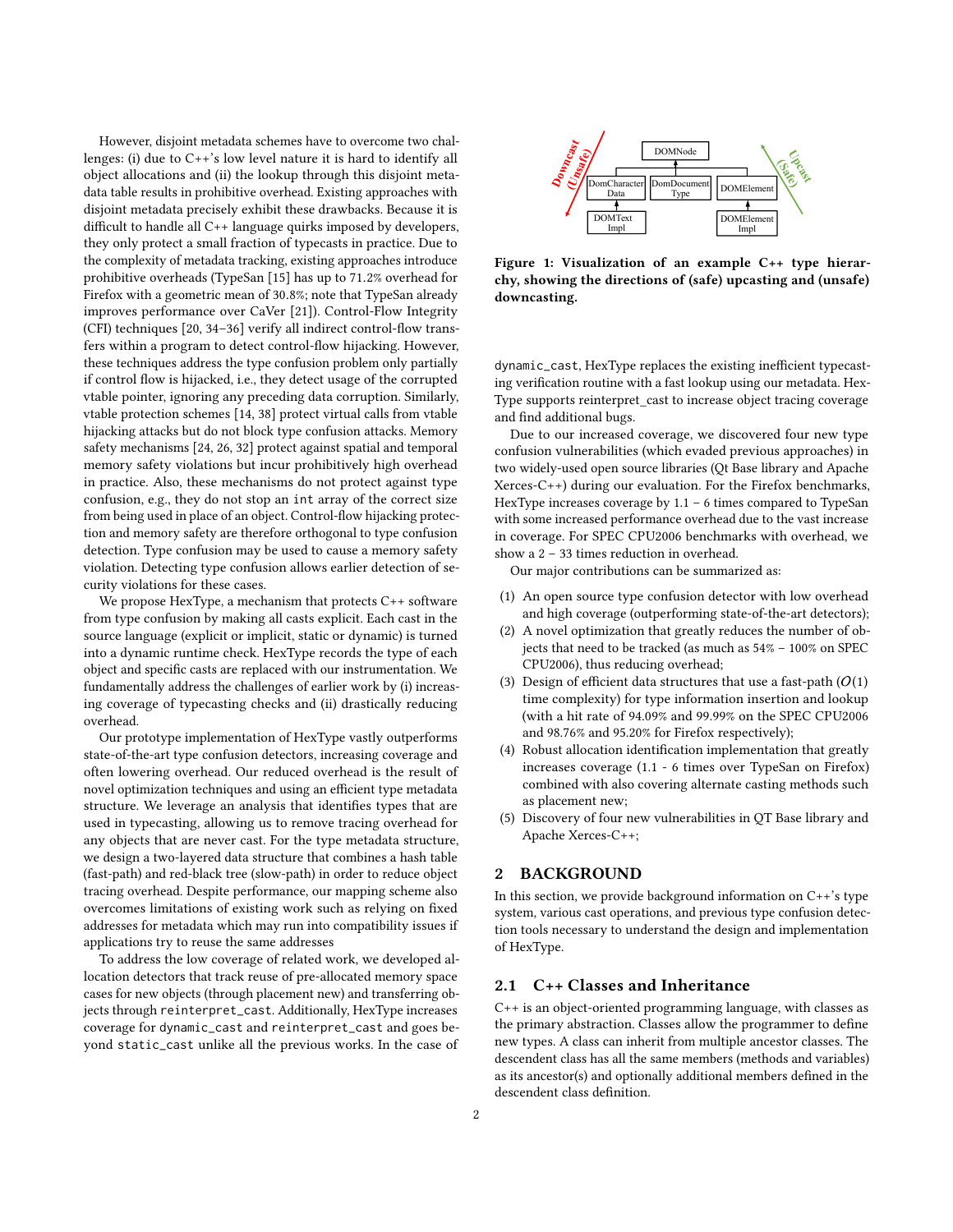In C++, a pointer of type A can be cast into a pointer of another type, type B. This effectively tells the compiler to treat the pointedto object as being type B.

The crucial question is: when is a typecast safe? The answer depends on the type of the pointed-to object and the destination type (type B in the previous example). Focusing on casting between class types, the security objective of this work, casting from descendant class to ancestor class is always safe since the members of the descendant class are a superset of the members of the ancestor class. This operation is called upcasting. For example, as shown in [Figure 1,](#page-1-0) if we visualize the type hierarchy with the ancestor class at the top and descendants at the bottom, moving up the hierarchy (upcasting) is safe. On the other hand, downcasting, casting from ancestor to descendant, may not be safe if the ancestor misses any member of the descendant class. This is depicted in [Figure 2.](#page-3-0) Such downcasting has been abused by attackers in a wide-range of popular C++ programs, which lead to complete compromises of an underlying system, as recently shown for, e.g., Google Chrome (CVE-2017-5023), Adobe Flash (CVE-2017-2095), Webkit (CVE-2017-2415), Microsoft Internet Explorer (CVE-2015- 6184) or PHP (CVE-2016-3185).

## <span id="page-2-0"></span>2.2 C++ Cast Operations

The  $C++$  syntax allows four different types of casts to meet different requirements of the developer. Each casting type performs unique casting operations, imposing non-trivial security implications. In the following, we provide detailed information on each casting type, particularly focusing on its security aspects in terms of type confusion issues.

The example in [Figure 1](#page-1-0) shows a cast using static\_cast, but there are other cast in C++ and their details are important to this work. The other cast types we are concerned with are dynamic\_cast, reinterpret\_cast, and C-style typecasting.

```
static\_cast < type > (expression)
dynamic_cast < type > (expression)
reinterpret\_cast < type > (expression)const\_cast < type >( expression )
```
Static Cast. A static\_cast casts an object of type A to an object of type B. The check is executed purely at compile time and no runtime check is performed. Due to the static nature of this check, the runtime type of the object is not considered and the check is limited to check if the two types are compatible, i.e., there is a path in the type hierarchy from  $expression's$  type and  $type$  that involves upcasting and/or downcasting.

While not incurring any performance overhead, the safety guarantees of static casts are limited. Therefore, the programmer is responsible that an object of the correct type is used, e.g., guaranteeing that the downcasted object is actually an object of the derived type. In practice, since it is challenging to figure out such compatibility at compile time, this has led to the unfortunate fact that type confusions are dominating vulnerabilities in modern C++ programs [\[23\]](#page-12-7).

Dynamic Cast. A dynamic\_cast can safely convert types between classes in the same class hierarchy. Whereas static\_cast only performs a compile time check, it performs an additional

runtime check using heavy-weight metadata, Run Time Type Information (RTTI). As, in general, the dynamic runtime type of an object cannot be determined statically, dynamic\_cast must leverage runtime type information such as RTTI. RTTI encodes all type related information, and a compiler generates this RTTI per type such that each type has its dedicated RTTI entry in a compiled binary. The RTTI entry essentially forms a recursive structure in that each RTTI entry points to another RTTI entry to represent the class hierarchy. A compiler further appends a reference to the RTTI entry at the end of each virtual function table, so that the RTTI entry can be retrieved at runtime using any virtual address pointing to an object. In other words, since the first field in an object is typically filled with a virtual function table pointer, dynamic\_cast can find the RTTI entry given an object address using the virtual function table pointer. After locating the corresponding RTTI entry, dynamic\_cast starts to recursively traverse RTTI to verify the casting correctness (i.e., that the types are compatible). If there is a path on the type hierarchy between expression's type and the target type, then the types are compatible. The types are compatible whenever the type of expression is an descendant of type (upcast). The types can also be compatible when type is the exact type of the object pointed to by expression. If the casting is incorrect (i.e., the type of expression and type are incompatible), the cast fails in one of two ways:

- If type is a pointer type, it returns NULL.
- $\bullet$  If  $type$  is a reference type, it throws a pre-defined exception (i.e., std::bad\_cast).

Due to the design of dynamic\_cast, its usage is strictly limited to polymorphic objects. As mentioned before, dynamic\_cast relies on a virtual function table to locate RTTI, but the virtual function table is only present in polymorphic objects. Note that, given these limitations, dynamic\_cast can only be used for polymorphic types. Thus, compilers simply generate a compile-time error if a dynamic\_cast is used for a non-polymorphic type. Note that runtime errors are still possible.

Reinterpret Cast. A reinterpret\_cast converts between any two (potentially incompatible) types. It instructs the compiler to reinterpret the underlying bit pattern of the cast objects. Because it does neither create a copy nor perform any runtime check, a reinterpret\_cast always incurs zero overhead. From the security standpoint, programmers are responsible to ensure the correctness of reinterpret\_cast similar to the case in static\_cast. Since reinterpret\_cast only changes the object's type, it simply returns the same address. This behavior can cause problems for polymorphic classes or classes with multiple inheritance. For polymorphic classes, reinterpret\_cast returns a pointer to an object with potentially the wrong vtable pointer as reinterpret\_cast does not change the memory of the object. If the object uses multiple inheritance, then a pointer to a base class may have the wrong value (not a pointer to the object itself) [\[5\]](#page-11-5). However, if the exact source object type information is known then reinterpret\_cast can be used to: (1) efficiently construct an object without executing the constructor (reusing an old object of the same type) and (2) restoring the actual type if a function returns a void\* pointing to an object.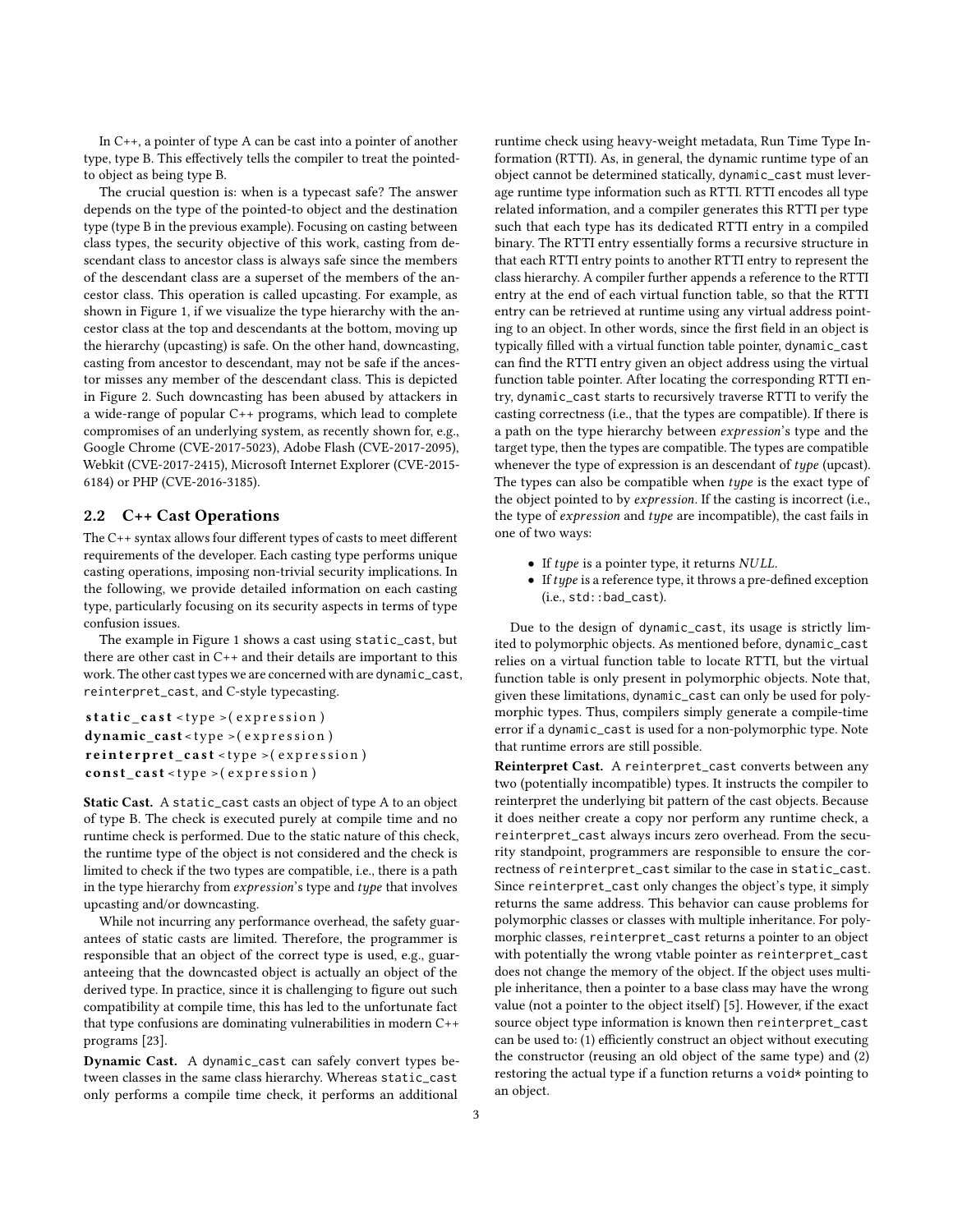```
class Ancestor \{int x; \};
class Descendant : Ancestor {
  double y;
\};
Ancestor *A = new Ancestor ();
Descendant *D;
D = state\_cast <Ancestor * >(A);
D->y; // error
```


Figure 2: A code example and diagram of a type confusion problem where an ancestor class is incorrectly accessed using a pointer to a descendent class. The static cast results in type confusion and accessing the field D->y results in a memory safety violation.

<span id="page-3-1"></span>

Figure 3: A system overview of HexType. HexType consists of several modules that analyze type relationship information and insert object tracing and typecasting instrumentation to verify typecasting operation.

Const Cast. A const\_cast drops cv-qualifier (i.e., const or volatility) from an object specified in the expression. Unlike previously mentioned static and dynamic casts, const\_cast does not impact type confusion issues because type hierarchies are not involved in this case. const\_cast still may introduce security issues (5.2.9/11 in ISO/IEC 14882 [\[19\]](#page-11-6)) if it is used in the wrong context—a readonly object has been accidentally const cast, and thus overwrites such a write-protected object. These issues can be addressed using other memory safety techniques [\[18,](#page-11-7) [18,](#page-11-7) [25,](#page-12-8) [25\]](#page-12-8) through enforcing per-object write protection. Protecting const casts is therefore orthogonal to the scope of this paper.

C-style Typecast. Although C-style casts are discouraged in C++ programs, compilers allow them to keep backward compatibility. More precisely, if C-style casting (5.4 in ISO/IEC 14882 [\[19\]](#page-11-6)) is encountered, the compiler translates the cast into a sequence of casts: (i) const\_cast, (ii) static\_cast, and (iii) reinterpret\_cast. In other words, compilers try to cast the objects using the sequence of casts above and use the result of the first cast that succeeds without a compilation error. This in fact implies that, from the standpoint of detecting type confusion issues, it is no different from handling the above three cast types as C-style casting will finally be translated into one of them.

# 2.3 Defenses against type confusion

Type confusion is a pressing problem and several mechanisms have been proposed to detect and protect against type confusion. As mentioned earlier, the existing defenses can be grouped into two categories: (i) those based on identifying objects based on existing fields embedded in the object themselves (such as vtable pointers) [\[6,](#page-11-0) [14,](#page-11-1) [29,](#page-12-0) [38\]](#page-12-1); and (ii) those based on disjoint metadata [\[15,](#page-11-2) [21\]](#page-11-3).

CaVer [\[21\]](#page-11-3) uses disjoint metadata for all allocated objects to support non-polymorphic classes without blacklisting. CaVer is the first typecasting detection tool (based on disjoint metadata) that can verify type-casting for non-polymorphic objects. However, CaVer suffers from both security and performance issues  $-$  low safety coverage on castings and high runtime overhead.

TypeSan [\[15\]](#page-11-2) reduces the performance overhead by a factor of 3 – 6 compared to CaVer and increases detection coverage by including C-style allocation (e.g., malloc). However, the overhead of both disjoint metadata approaches is still high due to inefficient metadata tracking, e.g., tracking most live objects. Also, while increasing coverage compared to CaVer, TypeSan still has an overall low coverage rate. Especially, TypeSan has 12 ∼ 45% coverage rate for Firefox. These limitations motivated us to design HexType, which overcomes the aforementioned limitations — namely reducing percast check overhead, increasing coverage, and providing additional features.

# 3 THREAT MODEL

Our threat model assumes that the underlying application is benign but contains a type confusion error that an attacker can find and exploit. The primary goal of our defense mechanism is to prevent such type confusion attacks. Our defense mechanism automatically detects such exploitation attempts, avoiding any negative security ramifications. We further assume that the attacker may read arbitrary memory, and thus our detection mechanism is designed not to rely on information hiding or randomization. Attacks not based on type confusion, including control-flow hijacking, integer overflow, and memory corruption, are out of scope and these can be protected by other security hardening techniques. We assume that our instrumentation cannot be removed by the attacker, i.e., our instrumented code is on a non-writable page. The underlying operating system, program loader, and system libraries are in the Trusted Computing Base (TCB).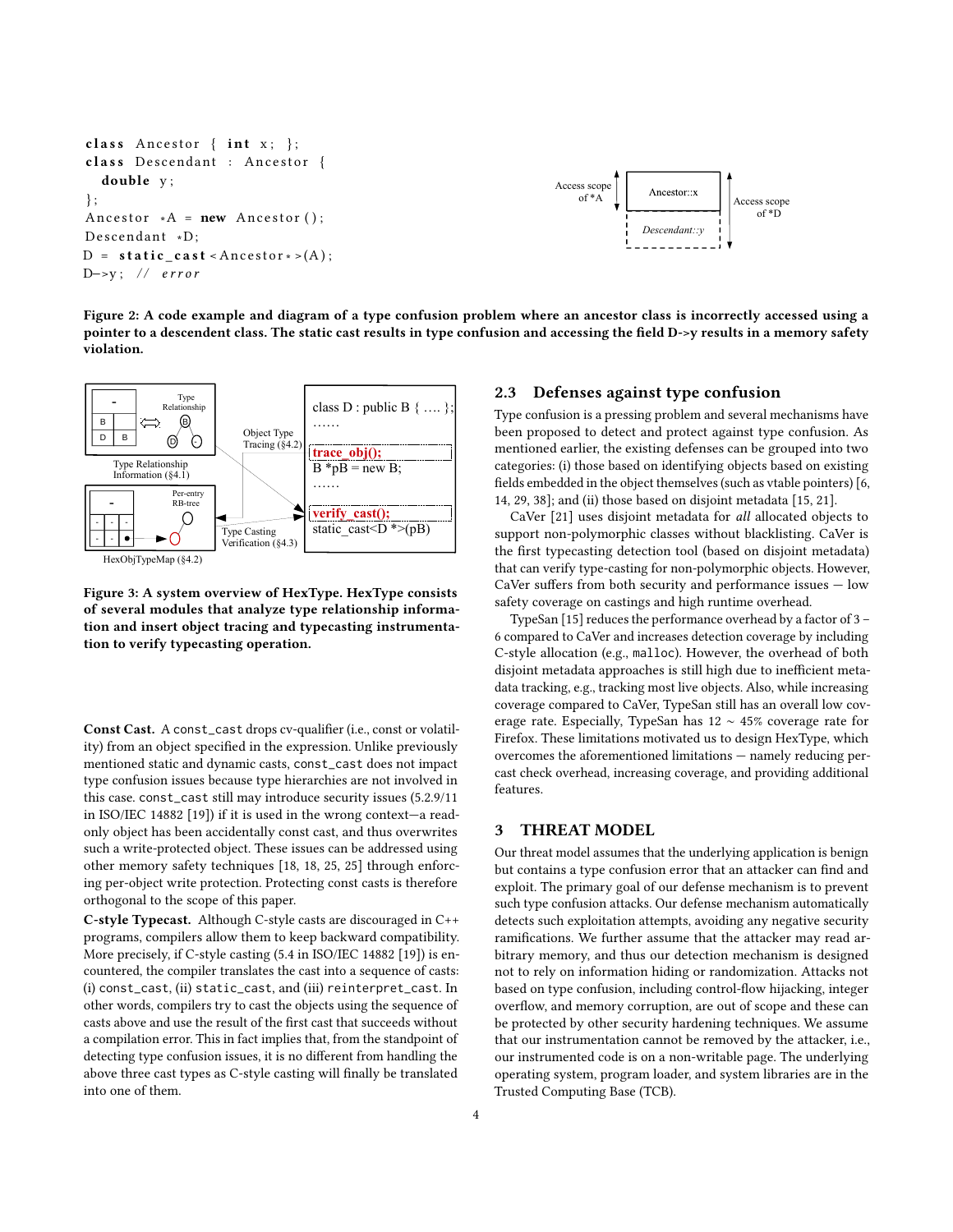## 4 HEXTYPE DESIGN AND IMPLEMENTATION

HexType is a Clang/LLVM-based type confusion detector for C++ programs. During compilation of a target program, HexType generates a HexType-hardened program. During runtime, if HexType detects a type confusion error, the program is terminated with a detailed bug report.

[Figure 3](#page-3-1) illustrates an overview of HexType. Given the source code as input, HexType generates a type table containing all type relationship information [\(§4.1\)](#page-4-0) and, at runtime, information about the true types of each allocated object is collected in the object mapping table  $(S4.2)$ . HexType verifies the correctness of each cast using both the type relationship information and object mapping table [\(§4.3\)](#page-6-0). HexType leverages a set of optimization techniques to reduce performance overhead during the above processes [\(§4.4\)](#page-6-1).

### <span id="page-4-0"></span>4.1 Type Relationship Information

In order to verify typecasting operations, HexType needs to know a valid set of destination types that can be cast from a given source type. Note that compilers keep this information readily available during compilation to check the validity of casts statically, but such checks are inherently limited as the true source type of an object is only known at runtime. C++ applications generally do not keep explicit information about the type hierarchy. This subsection describes how HexType generates and maintains a hierarchical type information for executables and shared libraries. We call this information type table.

During compilation, HexType extracts all type relationship information and prepares metadata for each type. For example, as shown in [Figure 1,](#page-1-0) for the type DOMElementImpl, HexType first collects all types that are allowed to be cast (i.e., DOMElement and DOMNode), each of which is basically a parent class of DOMElementImpl. Instead of simply storing a type name in the type table, HexType stores a string hash of the type name to avoid expensive string match operations, enabling O(1) comparisons. HexType exports, per type, a list of hash values as a global variable during the compilation, allowing other libraries to reuse this information. These lists of hash values are sorted to efficiently search value from the target list using binary search during runtime type casting verification. HexType generates one such global variable per type.

DOMElementImpl: H(DOMElement), H(DOMNode), ...

In order to provide compatibility, HexType allows and the type table includes phantom classes. A phantom class is a parent-child relationship where the data layout of the child is equivalent to the data layout of the parent. HexType allows downcasts from such a child to the parent as such phantom classes are frequently used in practical environments to support interoperability between C and  $C_{++}$ .

To manage the type table efficiently, HexType only records each type's relationship information once, following the one definition rule (ODR) [\[19\]](#page-11-6) of the C++ standard. According to this rule, the type definition of each object must be identical (each object's parent information is always the same) among all source code which will be merged. Therefore, each type will have a uniquely identical list of hash values among all source codes except for phantom classes. Since each object can have a derived class as a phantom class and the set of the phantom classes cannot be determined when each

object type is defined (we also have to rely on information from each object's derived class defined site), HexType only needs to update this phantom class information.

## <span id="page-4-1"></span>4.2 Object Type Tracing

In order to verify typecasting operations at runtime, HexType needs to locate the type information based on the underlying object identified by the source pointer address in the casting operation. Unlike dynamic\_cast, HexType does not utilize RTTI to retrieve type information due to the following limitations of RTTI: (i) RTTI only provides type information for polymorphic objects (not supporting typecasting verification of non-polymorphic objects); (ii) RTTI incurs expensive typecasting verification costs due to its recursive structure; and (iii) RTTI significantly blows up the size of the compiled binary.

For these reasons, HexType designs a new set of techniques, which aims at maximizing security coverage and minimizing performance overhead. In the following, we first describe how HexType captures the underlying memory semantics with respect to the type information. HexType systematically identifies all object allocation sites, which significantly elevates the coverage for typecasting operations [\(§4.2.1\)](#page-4-2). Next, we illustrate how HexType maintains such memory semantics at runtime. In order to perform efficient lookup operations, HexType employs a new data structure, type table, which supports both a fast-path for performance efficiency and a slow-path for completeness [\(§4.2.2\)](#page-5-0).

<span id="page-4-2"></span>4.2.1 Tracing Object Type Allocation. The C++ type system is not strongly constrained and thus developers can easily change the object type at runtime as required. This flexibility, though it is one of the main reason of C++'s popularity, introduces several challenges when tracking type information. More precisely, Hex-Type must identify the correct type information imposed to certain runtime memory objects, but dynamic type changes complicate the identification processes.

HexType comprehensively identifies all the sites that assign types, which can be generally categorized into the following two cases depending on when the type assignment is performed—(1) at the time of creating an object and (2) at the time of transferring an object. The first case includes the well known new operator which allocates object memory space through typical system memory allocator (i.e., malloc()) and initializes the object by invoking its associated constructor function. The first case also includes placement new, which reuses specified memory space and simply invokes the constructor for initialization. For these type allocation sites at object creation time, HexType registers the type of the object in the type table by passing the type information and the base pointer to the registration function. The runtime library function updates the type table with this information We describe more details how HexType maintains information in [§4.2.2.](#page-5-0)

The second case of type assignments happen while hard-copying objects that have already been constructed. In C++, it is common to copy or move memory objects in memory space for, e.g., object marshaling or when passing objects between allocation spaces. Once the memory object is relocated in memory space, a developer is responsible to reassign the type of underlying memory objects.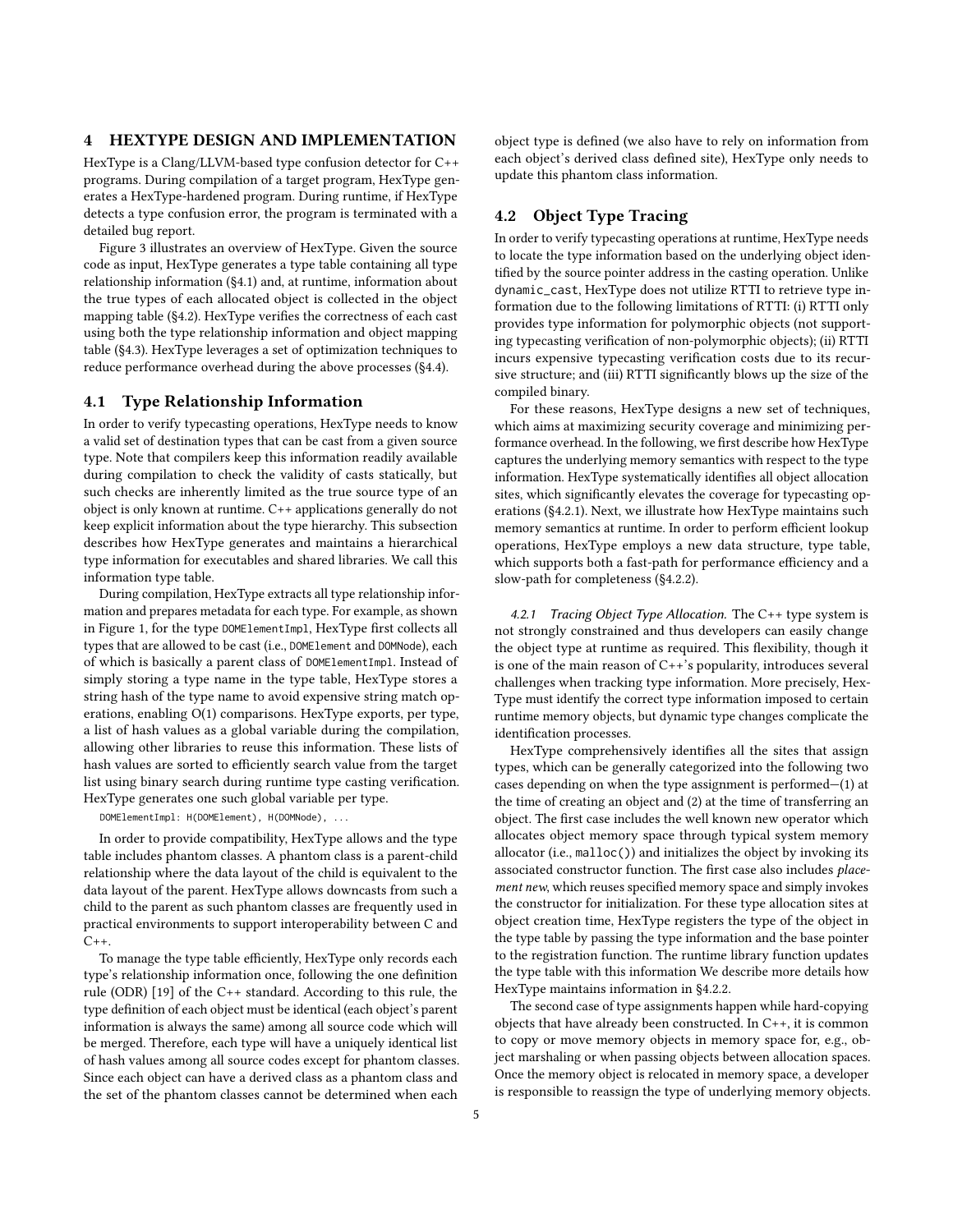```
1 template<class T, std::size_t N>
2 class static_vector
3 {
4 // properly aligned uninitialized storage for N T's
5 size_t Size = sizeof(T);
6 size_t Align = alignof(T);
7 typename std::aligned_storage<Size, Align>::type d[N];
 8 ......
 9
10 public:
11 template<typename ...Args> void insert(Args&&... args)
12 \frac{1}{2}13 ... \, . \, . \, . \, . \, .14 // Create an object using placement new
15 new(d+m_size) T(std::forward<Args>(args)...);
16 ......
17 }
18
19 const T& operator[](std::size_t pos) const
20 \{21 // Access an object using repinterpret_cast
22 return *reinterpret_cast<const T*>(d+pos);
23 }
24 ......
25 };
```
Figure 4: Code example for std::aligned\_storage using placement new and **reinterpret\_cast** to manage type allocation.

Developers can rely on move or copy operators in C++ if the underlying object is a C++ class object constructed through new or placement new operators. Alternatively, they can explicitly specify the type of underlying memory objects using reinterpret\_cast. This second case is commonly used to work around system constraints. For example, when an object is marshaled and unmarshaled to pass it between different components, reinterpret\_cast can efficiently construct an object without explicitly executing the class constructor again. To handle reinterpret\_cast, HexType instruments reinterpret\_cast to call a runtime function with two pieces of information: (i) destination type and (ii) source address information. In the runtime library function, HexType inserts this information into the type table only if there is no matching entry with reinterpret\_cast's source address.

For example, [Figure 4](#page-5-1) shows how aligned\_storage creates and accesses objects. In the initial step, aligned\_storage creates uninitialized memory blocks (line 5). In this uninitialized storage, the objects are created using placement new (line 13). Then, we can access the allocated objects using reinterpret\_cast (line 20).

<span id="page-5-0"></span>In fact, previous work including UBSan, CaVer, and TypeSan all fail to generally handle type assignment sites. In the case of UBSan, it cannot capture the type information of non-polymorphic objects as it has to rely on RTTI, resulting in unexpected crashes at runtime. In the case of CaVer and TypeSan, they only consider new operator as type assignment sites and thus they miss all other assignment sites mentioned above. As we will clearly demonstrate in the evaluation section, HexType showed 1.1 – 6 times higher coverage on Firefox benchmarks compared to TypeSan.

<span id="page-5-2"></span>

|                            | <b>Fast-path Slot</b>           | Slow-                                      |                                  |                                   |
|----------------------------|---------------------------------|--------------------------------------------|----------------------------------|-----------------------------------|
| Allocated<br>Object<br>Ref | Hashvalue<br>for Object<br>Name | Type<br>Relationship<br>Information<br>Ref | path Slot<br>$(RB-tree)$<br>Ref) | Per-entry<br>R <sub>B</sub> -tree |
| 0x417000                   | 2341234                         | 0x51723D                                   |                                  |                                   |
| 0x41563C                   | 1312321                         | 0x51724D                                   |                                  |                                   |
| 0x41723D                   | 7231234                         | 0x51724D                                   |                                  |                                   |
|                            |                                 |                                            |                                  |                                   |
| 0x41563E                   | 4232123                         | 0x51623D                                   |                                  |                                   |
|                            |                                 |                                            |                                  |                                   |

Figure 5: A snapshot example of object mapping table, showing how it maps an object using a combination of fast-path and slow-path slots. When HexType looks up type information, an object address is used to obtain the reference to the corresponding object mapping table entry. HexType first matches the fast-path slot. If not present in the fast-path slot, HexType then searches the corresponding red-black tree to find type information (slow-path) and updates the fast-path accordingly.

4.2.2 Mapping Objects to type table. HexType maintains an object mapping table, which maps runtime objects to its associated type information in the type table. More specifically, a key in the object mapping table is an object address and its mapped value is an address pointing to the associated entry within the type table. It is performance critical for HexType to efficiently design this object mapping table, because this mapping process through object mapping table is performed every time HexType attempts to verify the typecasting operations.

We found various object tracking methods in previous works [\[15,](#page-11-2) [21\]](#page-11-3). TypeSan [\[15\]](#page-11-2) uses a memory shadowing scheme to track global, heap, and stack objects. However, the TypeSan memory shadowing scheme has three limitations: (i) TypeSan uses a fixed address for the metadata table (to enable faster lookups) which may result in compatibility problems if applications reuse the same address, e.g., due to ASLR, which we observed in practice; (ii) TypeSan only updates objects in the "object to type" mapping table when objects are allocated (it does not delete information when an object is deleted from memory). Therefore stale metadata can create additional problems; (iii) TypeSan's memory shadowing scheme uses more memory resources compared to other non-memory shadowing schemes. CaVer [\[21\]](#page-11-3) uses a red-black tree to keep track of global and stack objects. However, overhead becomes prohibitive for, e.g., stack objects, as stack objects incur frequent insertions and deletions. Since a red-black tree generally shows  $O(logN)$  time complexity to delete, insert, and search.

Toward this end, HexType leverages a new data structure to reduce performance overheads in mapping operations. The key insight for object mapping table is that some objects are accessed much more frequently than others. We therefore designed a data structure that splits object lookup into a fast pass using a hash table and a slow path using a red-black tree, see [Figure 5.](#page-5-2) The first level of our data structure is a hash table. We use the object's address and a simple hash function to locate the entry for a given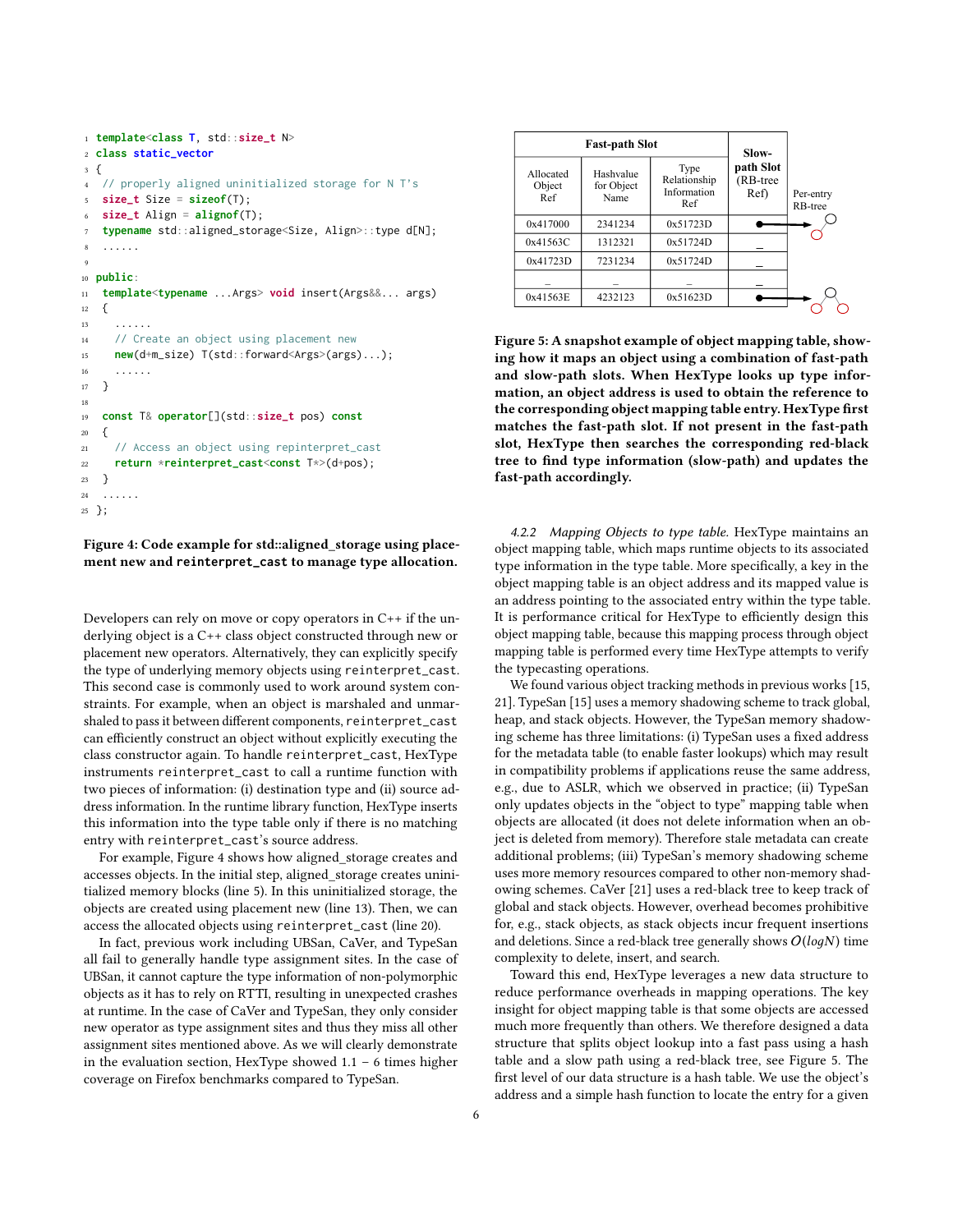```
1 class Base1 { ... };
2 class Base2 { ... };
 3
4 // multiple inheritence
5 class Derived: public Base1, public Base2 { ... };
 6
7 Derived obj;
s Derived* dp = &obj;
 9
10 // indicates the Dervied's Base2 object
11 Base2* b2p = dp;
12 // static_cast restores the original pointer value
13 Derived* dps = static_cast<Derived*>(b2p);
14 // reinterpret_cast perserves the new pointer value
15 Derived* dpr = reinterpret_cast<Derived*>(b2p);
```
#### Figure 6: An example of how **reinterpret\_cast** results in a type confusion problem.

object. Each hash table entry holds two slots: (1) the fast-path slot for the least recently cast object, which holds the reference to the object (to check if the object matches), the hash of the object's type, and the reference to object's type relationship information (collects all destination types that are allowed to be cast) and (2) the slow-path slot, which holds a reference to a per-slot red-black tree maintaining a complete set of objects that map to the hash table entry. In other words, once HexType locates a hash table entry, it simply reuses the value in the fast-path slot if the object's address in the fast-path slot matches. Otherwise, HexType walks through the red-black tree pointed by the slow-path slot to address collisions. Whenever a lookup in the red-black tree is performed, the fast-path is updated with the most recent object. As a result, our mapping scheme with object mapping table imposes  $O(1)$  time complexity for fast-path accesses and  $O(logN)$  for slow-path accesses (where N is the number of values in the per-slot red-black tree). In the SPEC CPU2006 C++ benchmarks, our approach uses the fast-path 99.68% of time to update metadata and 100% of the time to lookup information from the type table. We demonstrate that these design choices for the object mapping table are reasonable in the evaluation section in [§5.](#page-8-0)

## <span id="page-6-0"></span>4.3 Type Casting Verification

We now describe the final step of HexType, typecasting verification, which checks the safety of casting. HexType instruments typecasting operations with additional verification code at compile time. At runtime, this instrumentation locates the object's true type information in the type table and then compares the target type with the expected type at the cast site to determine if the cast is legal.

HexType instruments all type casting operations related to type confusion issues. As described in [§2.2,](#page-2-0) these include static\_cast sites, where its casting operation performs downcasting. More precisely, HexType instruments additional code invoking a runtime verification function while passing necessary information with respect to casting verification (i.e., a base object pointer subjected to casting and a hash value of a destination type).

Additionally, HexType also verifies reinterpret\_cast. As mentioned in [§2.2,](#page-2-0) reinterpret\_cast forces the casting operation by

copying the memory bits of a pointer value even though casting types are not compatible. Thus, this operation is security critical if misused. For example, as shown in [Figure 6,](#page-6-2) since reinterpret\_cast simply returns the same unchanged address (line 15), a pointer to a base class points to a semantically different object, which results in access to an unexpected memory area. In other words, reinterpret\_cast does not properly adjust the pointer according to the class hierarchy (line 5) as it simply hard-copies a to-be-cast value, compared to static\_cast which adjusts the pointer.

Once a runtime verification function is invoked at runtime, Hex-Type first locates the object mapping table. Given the base pointer address of an object, HexType computes the hash index within the object mapping table, which returns a reference to the corresponding type table walking through either fast-path or slow-path [\(§4.2\)](#page-4-1). Using this type table as well as the provided destination type information, HexType reasons about whether the underlying object can be indeed a sub-object of the destination type such that the casting itself is correct in the end. If HexType detects type confusion at runtime, it displays a detailed report that includes allocated object type, expected object type, and the type casting location. This information allows the developer to triage the type casting issue quickly.

## <span id="page-6-1"></span>4.4 Optimization

Type casting verification supported by HexType may impose nonnegligible performance overhead as it involves additional computation. In order to make HexType a truly practical security tool, we implement a set of performance optimization techniques, namely only tracing unsafe objects, only verifying unsafe casting, and efficient dynamic casting.

Only Tracing Unsafe Object. HexType only traces type information on potentially unsafe objects and does not trace safe objects. We define  $T$  as a safe object type if and only if  $T$  is never subject to typecasting. T is a potentially unsafe object type otherwise. Since safe object types will never be used for casting at all, HexType does not need to keep track of them to check casting validity. We assume that the source pointer of a safe object always references an object of the correct type as no casting operation in the program exists that breaks this assumption. As illustrated in [Figure 7,](#page-7-0) HexType performs the following two steps to identify unsafe objects. First, it identifies a typecasting-related object set, which can be used for typecasting operations. HexType identifies all type information both at the casting site and for the cast object. An object that is cast can be of type X or any of the child classes of type X. The type casting site therefore must accept all possible subtypes. Next, when instrumenting object allocation sites, HexType selectively instruments allocation only for typecasting-related objects.

While evaluating HexType, we found that tracking stack objects is the most critical performance bottleneck. Thus, considering allocation characteristics of stack objects, we apply a special optimization scheme to conservatively distinguish safe stack objects from unsafe stack objects.

First, we apply CaVer's optimization technique which is based on the observation that the lifetime of a stack object can be relatively well defined with respect to a set of functions the object is active  $$ a function (that the subjected stack object is declared) and all of its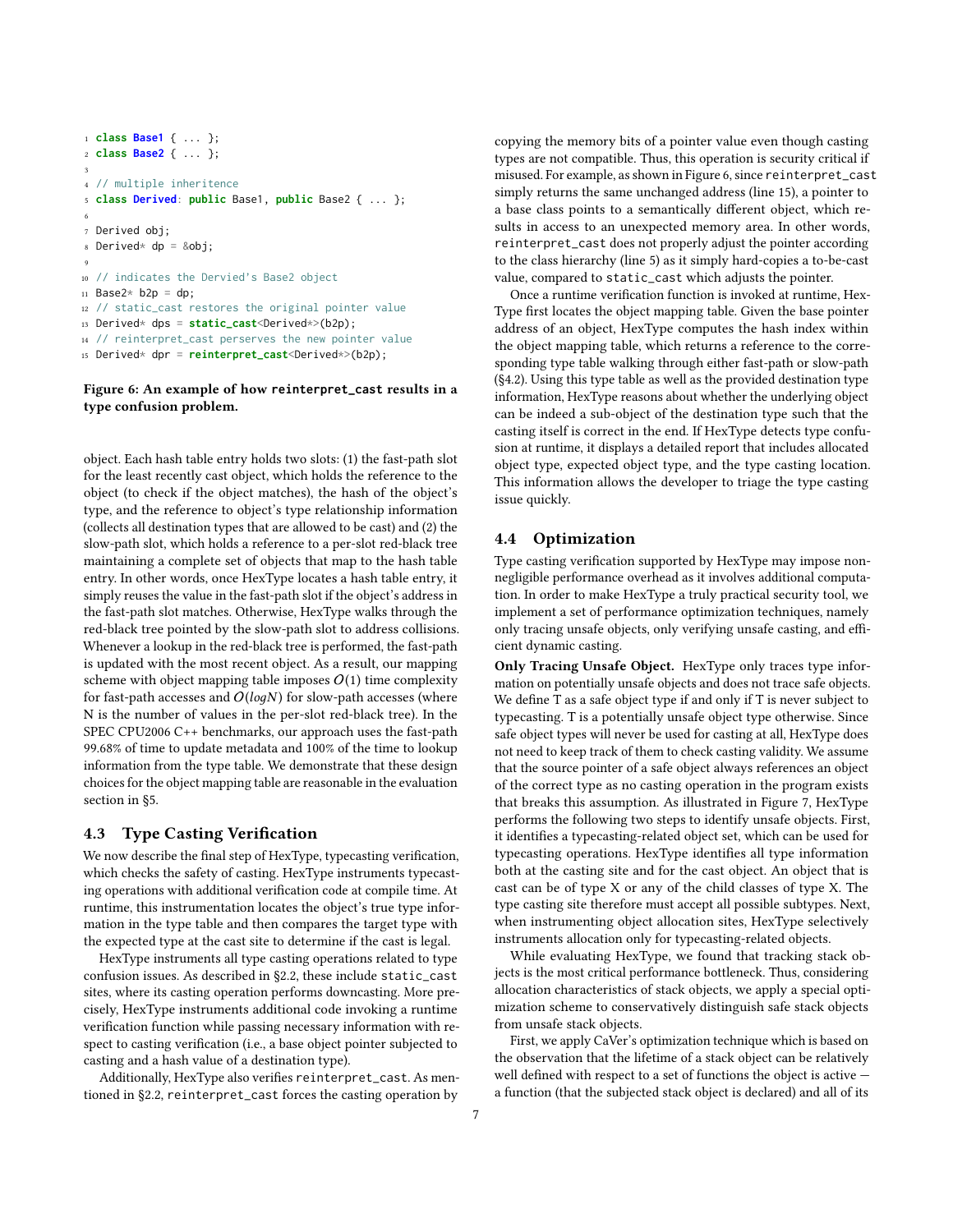<span id="page-7-0"></span>

Figure 7: An example of how HexType creates a potentially unsafe object type set. In the example, we assume that objects of type B and C are typecast. HexType will identify these potentially unsafe types and all its children types as unsafe.

callee functions, if there are no out-going indirect calls. Thus, only if there are no out-going indirect calls, we perform an escape analysis for the set of those functions so as to ensure that any reference to the stack object never leaves the analyzed functions. Further more, if there are no typecasting operations within these clustered and side-effect free functions, then the analyzed stack objects will never be used for typecasting. In this case, it is truly a safe stack object that does not need to be tracked at runtime.

We apply a more fine-grained analysis for functions that did not pass the previous check: (i) we check whether each stack object in the function is a local variable using SafeStack which is a component of CPI/CPS [\[20\]](#page-11-4), since SafeStack supports local variables detection and (ii) if these local stack objects are not used for any typecasting operation within this function, we do not need to trace these stack objects.

Only Verifying Unsafe Casting. Clearly HexType does not need to perform runtime verification for a casting operation if it can be proven safe during compilation. We call such a provably safe cast operation a safe casting, and unsafe casting otherwise. Since HexType supports runtime casting verification, we can leverage an optimization that relies on an imprecise yet conservative static analysis to distinguish these two categories. In other words, given a casting operation, HexType determines if it is safe casting only if HexType can be completely certain at compile time. If HexType cannot determine it is safe in a compile time, HexType simply considers it unsafe casting and falls back to a runtime check.

HexType leverages a conservative backward dataflow analysis to identify safe casting. Starting from a casting site, HexType reasons about type information of an underlying object, i.e., how the underlying object has been allocated. To answer this question, we perform an inter-procedural use-def chain analysis, where the use point is defined as a casting site and the def point is defined as any object allocation sites.

For example, as shown in [Figure 8,](#page-7-1) if the source of typecasting operation uses the address-of operator( $\&$ ) or array name directly to get the address of the object, HexType can easily determine the source object type and verify the typecasting operation at compile time. Also, we can predict the object type through the use-def chain

```
1 class T : public S { ... };
2
3 void safe_casting_ex() {
4 S test1;
5 S test2[1000];
6
7 // safe casting : always cast from class S
8 // (case 1)
9 static_cast<T*>(&test1);
10
11 / / (case 2)12 static_cast<T*>(test2);
13
14 // (case 3)
15 S *local_obj_ptr = &test1;
16 static_cast<T*>(local_obj_ptr);
17 }
18
19 void unsafe_casting_ex() {
20 // unsafe casting : type is hard to dertermine
21 S* obj_ptr = external_func();
22 static_cast<T*>(obj_ptr);
23 }
```
Figure 8: An example for safe and unsafe casting. The three examples (line 9, 12, and 16) are all safe casting. For the first two examples, each typecasting operation obtains the object address using the address-of operator and the array name. In the third example (line 14), we can simply determine the object type using use-def chain analysis. The last example (line 22) is an unsafe casting case when we cannot track the object type (i.e., external function).

analysis. In these cases, we can remove HexType's typecasting verification instrumentation and verify typecasting operations during compile time. However, if we cannot determine the source type, HexType will again fall back to a runtime check.

Efficient Dynamic Casting. Since HexType offers efficient runtime casting verification, the existing dynamic\_cast can be optimized accordingly. HexType therefore replaces each dynamic\_cast with our fast lookup. In order to preserve the runtime semantics of dynamic\_cast as dictated by the C++ standard, HexType takes additional steps in response to an incorrect casting detected in runtime. As described in [§2.2,](#page-2-0) HexType returns NULL for a pointertyped casting and throws an exception for a reference-typed casting. This optimization can be especially useful if applications heavily rely on dynamic casting.

## 4.5 Implementation

We have implemented HexType, as shown in [Figure 10,](#page-8-1) based on the LLVM Compiler infrastructure project [\[22\]](#page-12-9) (version 3.9.0). The HexType implementation consists of 4,677 lines of code that we added to Clang, an LLVM Pass, and our compiler-rt runtime library. HexType's LLVM Pass (i) creates type relationship information, and (ii) instruments allocations of unsafe objects to record allocated object type information into our object mapping table. Also, we modify Clang to (i) instrument all downcast sites (the pointer type of casting operation is one of the parent objects of destination type),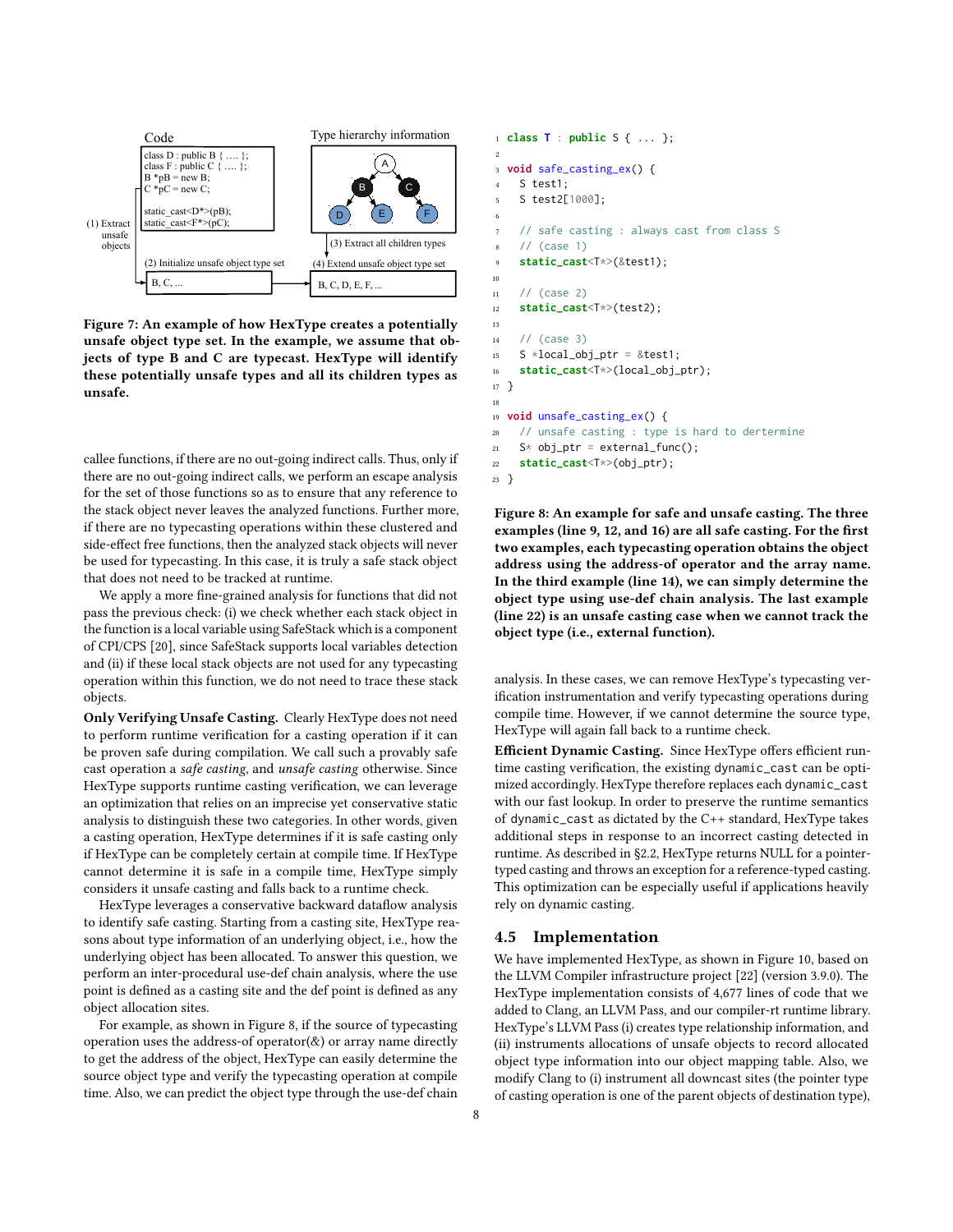```
1 Class T : public S { ... };
2
3 // (1) if type is a pointer and invalid downcast,
4 // it returns NULL
5 S \times c\_obj = new S;6 T* d = dynamic_cast<T*>(c_obj);
 7
8 if(!d) {
9 // invalid downcast
10 }
11
12 // (2) if type is a reference type and invalid downcast,
13 // it throws a exception
14 try
15 \quad16 S b;
17 T& rd = dynamic_cast<T&>(b);
18 }
19 catch (std::bad_cast& bc)
20 \frac{2}{3}21 // invalid downcast
22 }
```
Figure 9: An example of how to handle type confusion errors using dynamic\_cast. HexType will provide the same error handling behaviors when HexType detects type confusion errors.

<span id="page-8-1"></span>

Figure 10: Overview of HexType's implementation. Hex-Type consists of several compiler passes in clang and LLVM that insert object tracing and typecasting instrumentation and a corresponding runtime library.

and (ii) handle dynamic\_cast, reinterpret\_cast, and placement new. At runtime, the instrumentation invokes HexType's runtime library functions to update object allocation information into object mapping table, and verifies typecasting operation using type relationship information and object mapping table.

#### <span id="page-8-0"></span>5 EVALUATION

In this section, we evaluate HexType focusing on following aspects: (i) the detection coverage [\(§5.1\)](#page-8-2); (ii) newly discovered vulnerabilities by HexType  $(\S 5.2)$ ; (iii) the efficiency of object mapping table  $(\S 5.3)$ ; and (iv) runtime overhead [\(§5.4\)](#page-10-0).

Experimental Setting. All evaluations were performed on Ubuntu 16.04.2 LTS with a quad-core 3.60GHz CPU (Inter i7-4790), 250GB SSD-based storage, 1TB HDD, and 16GB RAM.

Evaluation Target Programs. We have applied HexType to the following programs: all seven C++ benchmarks from SPEC CPU2006 [\[7\]](#page-11-8)

<span id="page-8-3"></span>

|             | # of<br>casting | <b>Type</b><br>San | HexType<br>-no-opt |              | HexType |                  |
|-------------|-----------------|--------------------|--------------------|--------------|---------|------------------|
|             |                 | %                  | %                  | $\times$     | $\%$    | $\times$         |
| omnetpp     | 2,014m          | 100                | 100                | $\theta$     | 100     | $\theta$         |
| xalancbmk   | 283m            | 89.5               | 99.8               | 1.1          | 99.8    | 1.1              |
| dealII      | 3,596m          | 100                | 100                | $\mathbf{0}$ | 100     | $\boldsymbol{0}$ |
| soplex      | 209k            | 100                | 100                | $\theta$     | 100     | $\theta$         |
| ff-octane   | 623m            | 12                 | 73.3               | 6.1          | 56.5    | 4.7              |
| ff-drom-js  | 4.229m          | 23                 | 80.1               | 3.4          | 59.4    | 2.5              |
| ff-drom-dom | 10,786m         | 45                 | 88.8               | 1.9          | 54.9    | 1.2              |

Table 1: The evaluation of typecasting verification coverage against SPEC CPU2006 and browser benchmarks. Columns with % present a coverage ratio and columns with  $\times$  present a coverage improvement ratio (i.e., HexType's coverage divided by TypeSan's coverage).

and Firefox [\[11\]](#page-11-9). For Firefox, we use Octane [\[13\]](#page-11-10) and Dromaeo [\[10\]](#page-11-11) benchmark suites. Moreover, in order to compare HexType with previous work, we applied TypeSan as well, and ran these programs under the same configuration. For CaVer, we use the numbers from the paper since CaVer was developed almost three years ago and we encountered compatibility issues with the current test environment and software (i.e., Firefox).

## <span id="page-8-2"></span>5.1 Coverage on Typecasting

One of the primary goals of HexType is in increasing the typecasting coverage such that HexType can ensure that all different typecasting operations are correctly performed. To evaluate typecasting coverage, we counted how many typecasting operations were verified at runtime (shown in [Table 1\)](#page-8-3). We used two different versions of HexType in this experiment, where each version either turned off or on the optimization techniques presented in [§4.4](#page-6-1) (denoted as HexType-no-opt and HexType, respectively). For TypeSan, we referred to the evaluation numbers presented in the paper [\[15\]](#page-11-2).

For SPEC CPU2006, HexType verifies almost all typecasting operations — 100% for omnetpp, dealII, and soplex, and 99.8% for xalancbmk. Compared to TypeSan, HexType improves the coverage number on xalancbmk (i.e., improved from 89% to 99.8%). This is because xalancbmk heavily uses placement new to allocate objects, for which TypeSan looses information about the object at runtime. Thus TypeSan fails to resolve type information associated with such objects. However, as described in [§4.2.1,](#page-4-2) HexType correctly handles these new operator allocations, which significantly raised the coverage ratio.

For Firefox, depending on the benchmark suite, HexType successfully covers typecasting operations: ranging from 73% to 88% with HexType-no-opt; and ranging from 54% to 59% with HexType. During our evaluation, we found that HexType's coverage rate drops after applying our optimizations due to interactions with Firefox's complex object allocation patterns and how our optimizations handle and track allocations in LLVM/Clang. While we are investigating and plan to fix this issue in the future, HexType with optimization still shows better coverage rate than TypeSan. Most of the missing type casts in xalancbmk and Firefox result from application-specific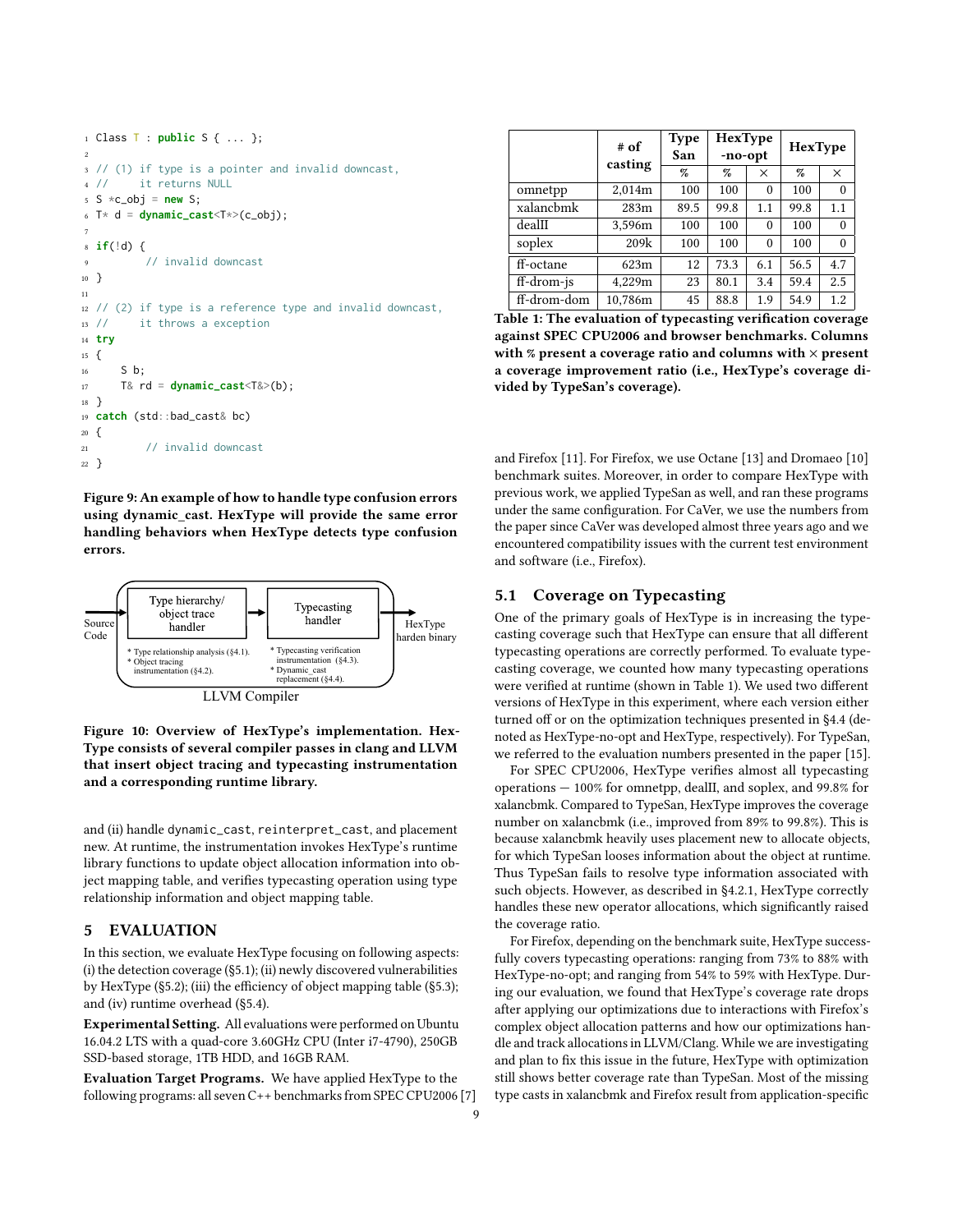allocation patterns. More specifically, Firefox creates a custom storage pool (typed as an array of char), and manipulates the pool using memcpy or direct object initialization (e.g., data.key = key; data.index = index; ..). Xalancbmk also uses a special storage pool (SerializeEngine) that manages objects directly without calling memory allocation functions. As these allocation patterns cannot be detected by HexType during the instrumentation phase, Hex-Type cannot track runtime object types that are allocated through these patterns. Handling these missing allocations is challenging. A naive approach would trace the custom storage pool (allocated as char array) and its low-level allocation patterns using memcpy or direct object initialization. This would unfortunately result in high overhead. Alternatively, we propose to modify the few locations in Firefox and annotate the object allocation accordingly. Although this coverage ratio in Firefox may not be as impressive as HexType's result of the SPEC CPU2006 benchmarks, we emphasize it is significantly improved from the state-of-the art tool, TypeSan. TypeSan only covered 27.75% of Firefox's typecasting on average, 52.98% and 29.18% less than HexType-no-opt and HexType, respectively, highlighting HexType's advantage in identifying allocation sites  $(S4.2.1)$ .

#### <span id="page-9-0"></span>5.2 Newly Discovered Vulnerabilities

During the course of evaluating HexType by running the set of target programs, we discovered four new type confusion vulnerabilities. In particular, HexType reported four vulnerable cases in the Qt base library while evaluating Wireshark and Apache Xerces-C++, all of which have been confirmed and patched by the corresponding developer communities. For Apache Xerces-C++, HexType found two new vulnerabilities. These vulnerabilities occurred due to type confusion issues between DOMNodeImpl (indicated by DOMNode type pointer) and DOMTextImpl. Since the DOMNodeImpl object is allocated using placement new from a pre-allocated memory pool previous approaches cannot trace these objects. Therefore, these vulnerabilities were not detected by previous schemes such as CaVer or TypeSan.

In addition, HexType found two new vulnerabilities in the Qtbased library. The Qt team already patched our reported type confusion bugs [\[30\]](#page-12-10). HexType reported type confusion issues when Qt performs a casting from QMapNodeBase (base class) to QMapNode (derived class). Since QMapNode is not a subobject of QMapNode-Base, it violates C++ standard rules 5.2.9/11 [\[19\]](#page-11-6) (down casting is undefined if the object that the pointer to be cast points to is not a subobject of down casting type) and causes undefined behavior.

These new vulnerabilities discovered by HexType clearly demonstrate the security advantage of HexType, especially compared to other previous work including TypeSan and CaVer. We would like to further point out that these new type confusion vulnerabilities were discovered only with basic benchmark workloads. In the future, we plan to run HexType under a fuzzing framework such as AFL [\[37\]](#page-12-11). to discover more security critical vulnerabilities related to type confusions.

# <span id="page-9-1"></span>5.3 Efficiency of Object Tracing

Recall that the key runtime functions that HexType performs are (1) keeping track of object types (at the time of object allocation)

<span id="page-9-2"></span>

|             | allocated objects |                 |        | fast-path        | fast-path        |
|-------------|-------------------|-----------------|--------|------------------|------------------|
|             | stack             | heap            | global | hit ratio $(\%)$ | hit ratio $(\%)$ |
|             |                   |                 |        | (update)         | (lookup)         |
| omnetpp     | 1m                | 478m            | 601    | 99.999           | 100              |
| xalancbmk   | 3,150m            | 45m             | 3,098  | 99.998           | 99.999           |
| dealII      | 497m              | 283m            | 200    | 99.988           | 100              |
| soplex      | 21 <sub>m</sub>   | 639m            | 197m   | 99.691           | 100              |
| ff-octane   | 593m              | 7 <sub>m</sub>  | 125k   | 98.820           | 98.649           |
| ff-drom-js  | 2,875m            | 11 <sub>m</sub> | 125k   | 99.645           | 98.426           |
| ff-drom-dom | 34.900m           | 607m            | 125k   | 99.706           | 94.099           |

Table 2: The number of traced objects and its fast-path hit ratio when HexType lookup/update these objects into our the object mapping table.

<span id="page-9-3"></span>

|             | # of<br>object | safe<br>casting<br>related<br>object $(\%)$ | safe<br>stack<br>objects $(\%)$ | total<br>safe<br>objects<br>rate $(\%)$ |
|-------------|----------------|---------------------------------------------|---------------------------------|-----------------------------------------|
| omnetpp     | 480m           | 54.76                                       | 0.107                           | 54.767                                  |
| xalancbmk   | 3,196m         | 99.42                                       | 3.50                            | 99.42                                   |
| dealII      | 781m           | 83.81                                       | 51.07                           | 83.81                                   |
| soplex      | 858m           | 97.75                                       | 0.76                            | 97.87                                   |
| povray      | 6,550m         | 100                                         | 0.18                            | 100                                     |
| astar       | 28m            | 100                                         | 1.31                            | 100                                     |
| namd        | 2m             | 100                                         | 0                               | 100                                     |
| ff-octane   | 600m           | 42.69                                       | 1.96                            | 44.11                                   |
| ff-drom-js  | 2,491m         | 39.99                                       | 1.42                            | 40.26                                   |
| ff-drom-dom | 37,538m        | 21.33                                       | 0.95                            | 21.54                                   |

Table 3: The number of safe objects identified by HexType's optimization algorithm. HexType does not keep track of these safe objects.

and (2) looking up an object type (at the time of type casting). As described in [§4.2.2,](#page-5-0) we designed object mapping table to efficiently handle these operations leveraging both a fast-path and a slowpath. Therefore, the performance efficiency of object mapping table clearly relies on the hit ratio of the fast-path (i.e., the number of operations that only access the hash table) such that HexType does not need to consult the slow-path (i.e., accessing not only the hash table but also the corresponding red-black tree) in most cases.

[Table 2](#page-9-2) lists the fast-path hit ratios while running the set of evaluation target programs. Overall, most of operations showed high fast-path hit ratios, ranging from 98.820% and 99.999% to update object mapping table and from 94.099% and 100% to lookup object mapping table. This high fast-path hit ratio was also maintained when HexType was running large-scale programs such as Firefox, which creates more than 32,000 million objects at runtime. This result implies that the design decision of the object mapping table is efficient enough to support a wide range of programs, which in turn significantly helped HexType to reduce runtime impact.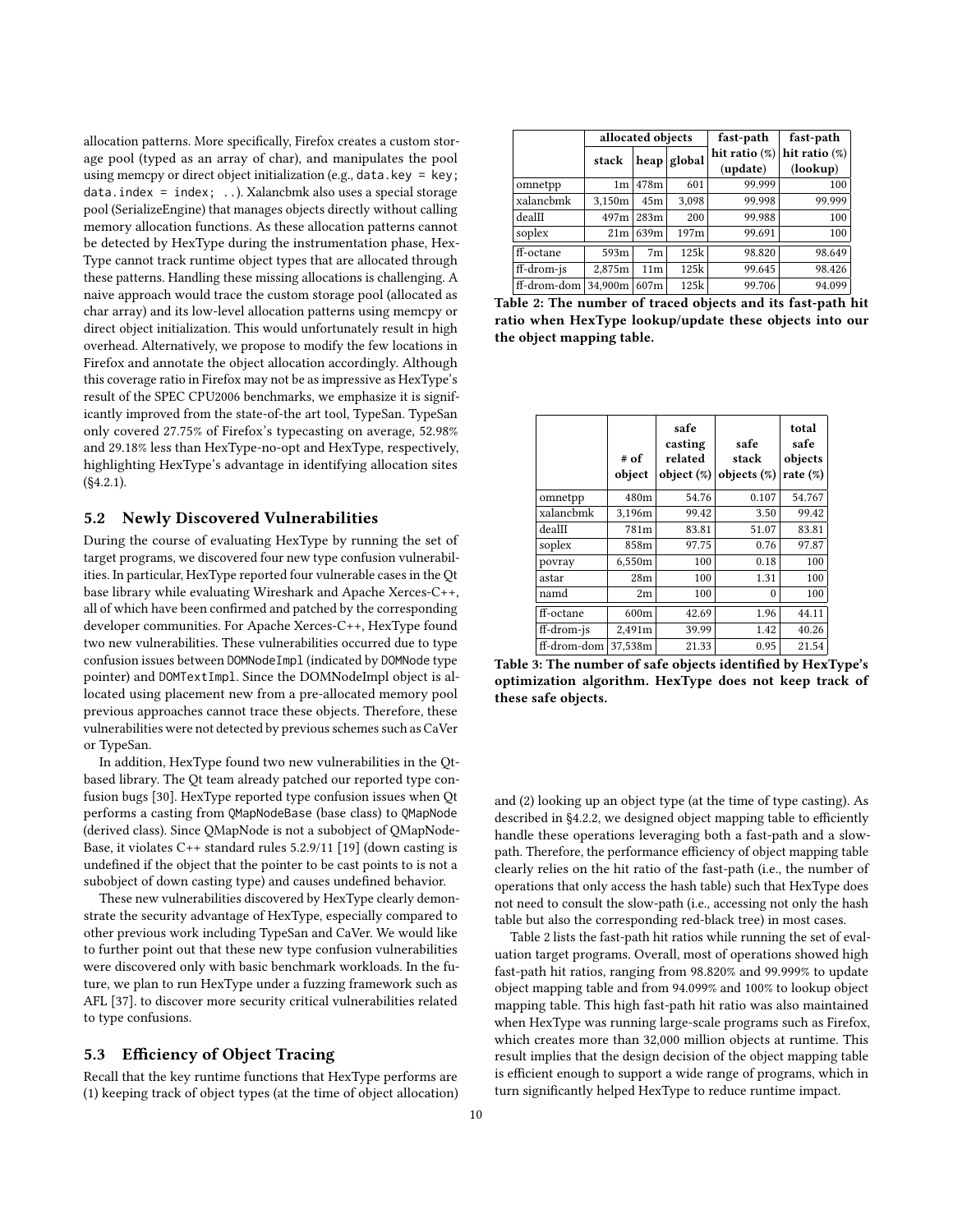<span id="page-10-1"></span>

|             | CaVer | <b>Type</b><br>San | HexType |           |                |
|-------------|-------|--------------------|---------|-----------|----------------|
|             | $\%$  | %                  | %       | $X_1$     | $x_2$          |
| omnetpp     | NA    | 49.13              | 9.69    | <b>NA</b> | 5              |
| xalanchmk   | 29.6  | 41.35              | 1.25    | 23        | 32             |
| dealII      | NA    | 78.23              | 13.13   | <b>NA</b> | 5.9            |
| soplex      | 20.0  | 1.16               | $-1.7$  | 12        | 3              |
| astar       | NA.   | $-0.36$            | 0.34    | <b>NA</b> | $\overline{2}$ |
| namd        | NA    | $-0.37$            | $-0.37$ | <b>NA</b> | $\theta$       |
| povray      | NA    | 26.73              | 0.8     | <b>NA</b> | 33             |
| ff-octane   | 45    | 19.37              | 30.87   | 0.4       | $-0.5$         |
| ff-drom-js  | 40    | 25.18              | 25.89   | 0.5       | $-0.03$        |
| ff-drom-dom | 55    | 97.15              | 126.03  | $-2.3$    | $-0.3$         |

Table 4: SPEC CPU2006 and browser benchmark performance overhead for CaVer, TypeSan, and HexType. The  $\times_1$ column denotes the ratio between CaVer and HexType and  $\times_2$  denotes between TypeSan and HexType.

#### <span id="page-10-0"></span>5.4 Performance Overhead

In order to understand performance impacts imposed by HexType, this subsection measures performance overhead in terms of runtime speed. [Table 4](#page-10-1) shows the performance overhead on the SPEC CPU2006 and Firefox, handling placement new and reinterpret\_cast. For all seven C++ benchmarks in SPEC CPU2006, HexType outperformed previous work in all cases. This is largely because of HexType's optimization algorithms [\(§4.4\)](#page-6-1) as well as object mapping table designs [\(§4.2\)](#page-4-1). To clearly understand these, [Table 3](#page-9-3) reports how many objects HexType identified as safe objects. With the help of the optimization algorithm, HexType was able to dramatically reduce the number of objects to be traced — reduced from 83% to 100% of tracing for all cases except omnetpp. For omnetpp, the number of casting related classes (unsafe objects) is higher than other cases. However, we can reduce almost 54% object of the tracing overhead. Interestingly, out of the seven SPEC CPU2006 C++ benchmarks that we ran, povray, astar, and namd do not perform any typecasting operation that HexType has to verify at runtime. This implicates that HexType will have zero overhead for these cases since there are no object tracing and typecasting operation. In comparison, TypeSan imposes 26.73% overhead for povray.

In the case of omnetpp and dealII, HexType has shown significantly better performance due to HexType's optimization on replacing dynamic\_cast [\(§4.4\)](#page-6-1). This optimization technique can show strong performance improvements, particularly for the applications heavily relying on dynamic\_cast. We analyzed programs in our evaluation set, and found that two SPEC CPU2006 C++ benchmarks, dealII and omnetpp, perform a huge number of dynamic\_cast, 206 M and 47 M number, respectively. Therefore, we replaced dynamic\_cast in our verification routines which reduced the dealII's performance overhead by 4%.

For Firefox, HexType showed similar or higher overhead than TypeSan. Note that, when assessing performance, HexType vastly extends coverage compared to TypeSan (past the differences in coverage). Moreover, while HexType reduced object tracing by nearly 52 – 100% in SPEC CPU2006, it only reduced the number of traced objects by about  $21 - 44\%$  in Firefox. We also suspect this is because of the Firefox's runtime characteristic — almost all objects in Firefox, as shown in [Table 2,](#page-9-2) are allocated on the stack. We note that TypeSan's object mapping scheme comes with a security rist as it never removes object type information. As a result, if the stack location of a former properly allocated object is used in a casting operating, it may be interpreted as a valid object. However, since HexType properly deletes those information when the stack returns, HexType does not suffer from these security issues.

#### 6 DISCUSSION

Coverage. This paper extends the coverage of type confusion detection, particularly in dynamic\_cast and reinterpret\_cast. In the future, it is also possible to handle more subtle type confusion issues such as const\_cast's undefined behavior or union's type confusion problem. In the case of const\_cast, it is only safe if we are casting a variable that was originally non-const. Otherwise, a program may modify an object that should be non-mutable, as const\_cast removes type-based write protection imposed on const objects. Union can also cause a type confusion problem when the attribute value which indicates the type of union is misused. A union data type is similar to a struct data type since it consists of a number of members with different names and types, each of which can be referred to individually. However, unlike the struct type, since union members all occupy the same location in memory, developers should use them mutually exclusively. The existence of these types therefore introduces the possibility of mistakenly referring to a member of a union that is invalid. For example, this problem can lead to an information leak [\[1\]](#page-11-12).

Fuzzing for type violations. Since HexType can identify type confusion issues at runtime, HexType can be utilized to find new type confusion vulnerabilities with the help of fuzzing frameworks such as AFL [\[37\]](#page-12-11). AFL is typically deployed with ASan [\[32\]](#page-12-6), an LLVM-based sanitizer that checks for (partial) memory safety violations, to increase fuzzing throughput and precision. Without ASan, AFL detects only memory safety violations that result in a segmentation fault and cannot detect silent corruption. As AFL already supports ASan, integrating another sanitizer like HexType will be straight-forward, thereby extending AFL to trigger and detect dangerous type confusion vulnerabilities as well.

#### 7 RELATED WORK

In this section, we summarize previous research works on typecast verification. HexType focuses on type confusion attacks that vio-late pointer semantics in typecasting operations. CaVer [\[21\]](#page-11-3) first addressed such exploits due to type casting verification and identified eleven security vulnerabilities due to bad typecasting. Next, TypeSan [\[15\]](#page-11-2) improved the performance and coverage over CaVer. Similar to HexType, both CaVer and TypeSan are implemented on top of the LLVM compiler framework, instrumenting code during compile time. For metadata allocation both CaVer and TypeSan use a disjoint metadata scheme. TypeSan uses a shadow memory scheme for metadata and CaVer implements a per thread red-black tree for stack objects and shadow memory for the heap. However, these schemes inhibit the identification of overall object allocation and increase the overhead. HexType uses a global, whole address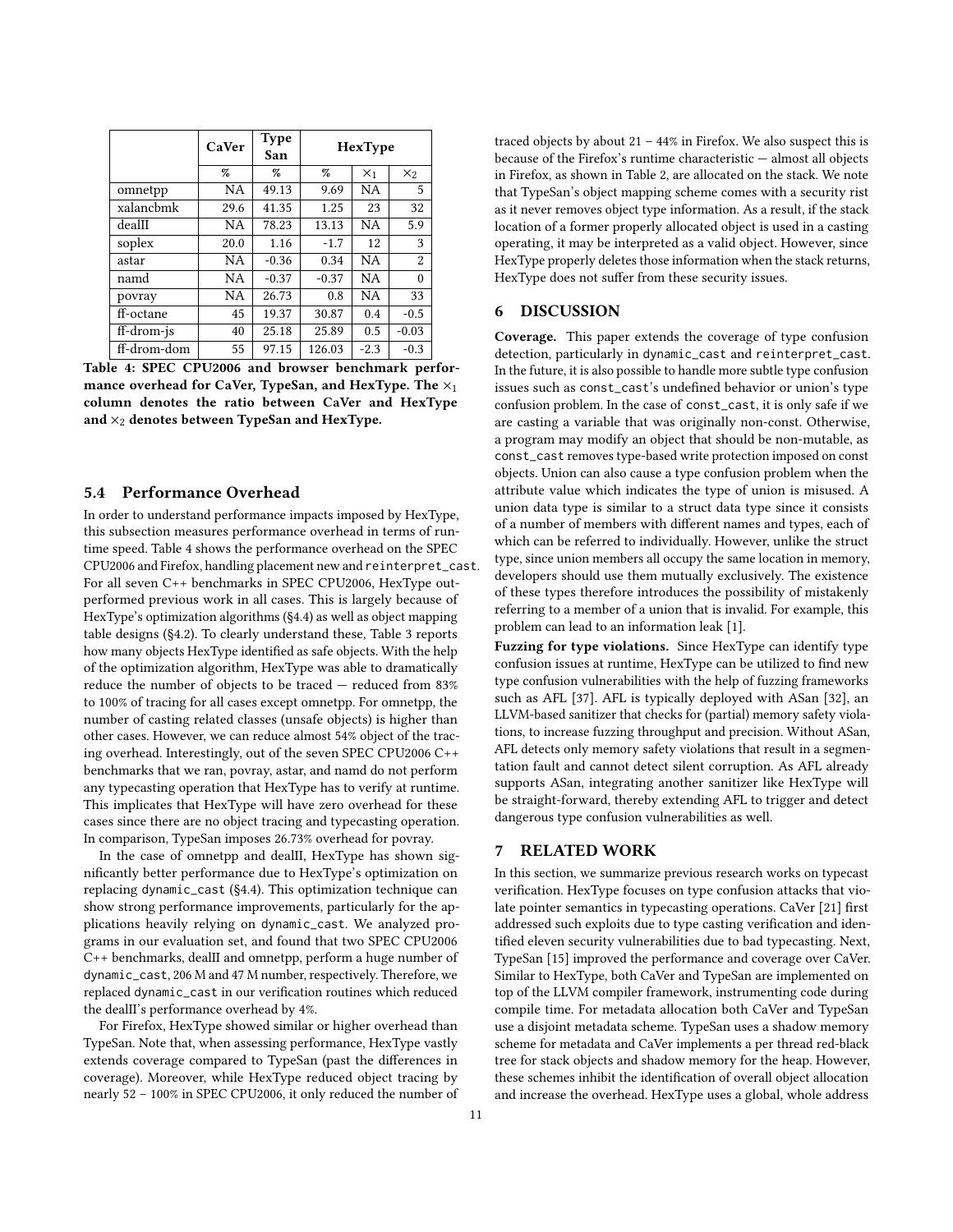space two layer object-to-type mapping scheme to reduce overhead and supports additional object allocation patterns through placement new and reinterpret\_cast. Hence HexType vastly increases coverage compared to the aforementioned approaches. Performance is comparable despite the increased coverage.

UBSan [\[29\]](#page-12-0), another typecast verification framework, works only for polymorphic classes. It relies on runtime type information (RTTI) and instruments only static\_cast and checks the casting during runtime. Thus it can only handle polymorphic classes problem as well as requires manual source modification. This makes it difficult to use in large projects.

Several Control-Flow Integrity (CFI) techniques [\[2,](#page-11-13) [3,](#page-11-14) [8,](#page-11-15) [12,](#page-11-16) [34,](#page-12-2) [40\]](#page-12-12) ensure the integrity by checking any invalid control-flow transfer within the program. However, these techniques address the type confusion problem only partially if control-flow hijacking is performed via type exploitation. Similarly, defenses [\[17,](#page-11-17) [31,](#page-12-13) [38,](#page-12-1) [39\]](#page-12-14) that protect virtual calls from vtable hijacking attacks considers only the type of the virtual calls. These schemes do not address the overall bad casting problems. Another control-flow hijack mitigation technique is Code Pointer Integrity (CPI) [\[4,](#page-11-18) [20\]](#page-11-4), which guarantees the integrity of all the code pointers in a program. This approach can prevent the accessibility of corrupted pointers, but does not block type casting attacks.

Bad type casting can lead to memory corruption attacks where an attacker can potentially get access to out-of-bounds memory of the cast object. Such attacks can be identified by existing mechanisms. Defense techniques focusing on memory corruption [\[9,](#page-11-19) [16,](#page-11-20) [18,](#page-11-7) [25,](#page-12-8) [27,](#page-12-15) [28,](#page-12-16) [33\]](#page-12-17) can detect exploits if a type confusion attack leads to memory access past the cast object. These techniques efficiently detect such attacks, but unlike HexType they cannot address type confusion issues. another kind of memory corruption

## 8 CONCLUSION

Type casting vulnerabilities are a prominent attack vector that allows exploitation of large modern software written in C++. While allowing encapsulation and abstraction, object oriented programming as implemented in C++ does not enforce type safety. C++ offers several types of type casts and some are only checked statically and others not at all, at runtime an object of a different type can therefore incorrectly pass a type cast. To detect these illegal type casts, defenses need to both track the true allocated type of each object and replace all casts with an explicit check.

HexType tracks the true type of each object by supporting various allocation patterns, several of which (such as placement new and reinterpret\_cast) were not handled in previous work. While previous work focused only static\_casts, HexType also covers dynamic\_cast and reinterpret\_cast. To limit the overhead of these online type checks, HexType both reduces the amount of incurred checks by removing checks that can be proven correct statically and limiting the overhead per check due to a set of optimizations.

Our prototype results show that HexType has at least  $1.1 - 6$ times higher coverage on Firefox benchmarks. For SPEC CPU2006 benchmarks with overhead, we show a 2 – 33 times reduction in overhead. In addition, HexType discovered 4 new type confusion bugs in Qt and Apache Xerces-C++. The open-source version of HexType is available at [https://github.com/HexHive/HexType.](https://github.com/HexHive/HexType)

# ACKNOWLEDGMENTS

We would like to thank the anonymous reviewers, Nathan Burow, and Scott Carr for their detailed and constructive comments. This material is based in part upon work supported by the National Science Foundation under awards CNS-1513783 and CNS-1657711, by ONR award N00014-17-1-2513, and by Intel Corporation. Any opinions, findings, and conclusions or recommendations expressed in this material are those of the authors and do not necessarily reflect the views of our sponsors.

#### REFERENCES

- <span id="page-11-12"></span>[1] Online; accessed 17-May-2017. Webkit CSS Type Confusion. [http://em386.](http://em386.blogspot.com/2010/12/webkit-css-type-confusion.html) [blogspot.com/2010/12/webkit-css-type-confusion.html.](http://em386.blogspot.com/2010/12/webkit-css-type-confusion.html) (Online; accessed 17- May-2017).
- <span id="page-11-13"></span>[2] Martín Abadi, Mihai Budiu, Ulfar Erlingsson, and Jay Ligatti. 2005. Control-flow integrity. In CCS.
- <span id="page-11-14"></span>[3] Nathan Burow, Scott A. Carr, Joseph Nash, Per Larsen, Michael Franz, Stefan Brunthaler, and Mathias Payer. 2018, preprint: [https://arxiv.org/abs/1602.04056.](https://arxiv.org/abs/1602.04056) Control-Flow Integrity: Precision, Security, and Performance. Comput. Surveys 50, 1 (2018, preprint: [https://arxiv.org/abs/1602.04056\)](https://arxiv.org/abs/1602.04056). DOI:[https://doi.org/10.](https://doi.org/10.1145/3054924) [1145/3054924](https://doi.org/10.1145/3054924)
- <span id="page-11-18"></span>[4] Scott A. Carr and Mathias Payer. 2017. DataShield: Configurable Data Confidentiality and Integrity. In AsiaCCS: ACM Symp. on InformAtion, Computer and Communications Security. DOI:<https://doi.org/10.1145/3052973.3052983>
- <span id="page-11-5"></span>CERT. Online; accessed 17-May-2017. the CERT C++ Coding Standard (5 The Void section). https://www.securecoding.cert.org/confluence/display/cplusplus/ [5+The+Void/.](https://www.securecoding.cert.org/confluence/display/cplusplus/5+The+Void/) (Online; accessed 17-May-2017).
- <span id="page-11-0"></span>[6] Clang. Online; accessed 17-May-2017. Clang 3.9 documentation - Control Flow Integrity. [http://clang.llvm.org/docs/ControlFlowIntegrity.html.](http://clang.llvm.org/docs/ControlFlowIntegrity.html) (Online; accessed 17-May-2017).
- <span id="page-11-8"></span>[7] Standard Performance Evaluation Corporation. Online; accessed 17-May-2017.
- <span id="page-11-15"></span>SPEC CPU 2006. [http://www.spec.org/cpu2006.](http://www.spec.org/cpu2006) (Online; accessed 17-May-2017). [8] John Criswell, Nathan Dautenhahn, and Vikram Adve. 2014. KCoFI: Complete Control-Flow Integrity for Commodity Operating System Kernels. In Oakland: IEEE Symp. on Security and Privacy.
- <span id="page-11-19"></span>[9] John Criswell, Andrew Lenharth, Dinakar Dhurjati, and Vikram Adve. 2007. Secure virtual architecture: A safe execution environment for commodity operating systems. In ACM SIGOPS Operating Systems Review, Vol. 41. ACM, 351–366.
- <span id="page-11-11"></span>[10] The Mozilla Foundation. Online; accessed 17-May-2017. DROMAEO, JavaScript Performance Testing. [https://www.webkit.org/perf/sunspider/sunspider.html.](https://www.webkit.org/perf/sunspider/sunspider.html) (Online; accessed 17-May-2017).
- <span id="page-11-9"></span>[11] The Mozilla Foundation. Online; accessed 17-May-2017. Mozilla Firefox. [https:](https://www.mozilla.org/firefox) //www.mozilla.org/firefox. (Online; accessed 17-May-2017).
- <span id="page-11-16"></span>[12] Xinyang Ge, Nirupama Talele, Mathias Payer, and Trent Jaeger, 2016. Fine-Grained Control-Flow Integrity for Kernel Software. In EuroSP: IEEE European Symp. on Security and Privacy.
- <span id="page-11-10"></span>[13] Google. Online; accessed 17-May-2017. Octane Benchmark. [https://code.google.](https://code.google.com/p/octane-benchmark) [com/p/octane-benchmark.](https://code.google.com/p/octane-benchmark) (Online; accessed 17-May-2017).
- <span id="page-11-1"></span>[14] Istvan Haller, Enes Goktas, Elias Athanasopoulos, Georgios Portokalidis, and Herbert Bos. 2015. ShrinkWrap: VTable protection without loose ends. In ACSAC.
- <span id="page-11-2"></span>[15] Istvan Haller, Yuseok Jeon, Hui Peng, Mathias Payer, Cristiano Giurida, Herbert Bos, and Erik van der Kouwe. 2016. TypeSan: Practical Type Confusion Detection. In 23rd ACM SIGSAC Conference on Computer and Communications Security.
- <span id="page-11-20"></span>[16] Reed Hastings and Bob Joyce. 1991. Purify: Fast detection of memory leaks and access errors. In In proc. of the winter 1992 usenix conference. Citeseer.
- <span id="page-11-17"></span>[17] Dongseok Jang, Zachary Tatlock, and Sorin Lerner. 2014. SafeDispatch: Securing C++ Virtual Calls from Memory Corruption Attacks.. In NDSS.
- <span id="page-11-7"></span>[18] Trevor Jim, J Gregory Morrisett, Dan Grossman, Michael W Hicks, James Cheney, and Yanling Wang. 2002. Cyclone: A Safe Dialect of C.. In USENIX Annual Technical Conference, General Track. 275–288.
- <span id="page-11-6"></span>[19] JTC1/SC22/WG21. Online; accessed 17-May-2017. ISO/IEC 14882:2014 Programming Language C++. [http://www.iso.org/iso/catalogue\\_detail.htm?csnumber=](http://www.iso.org/iso/catalogue_detail.htm?csnumber=64029) [64029.](http://www.iso.org/iso/catalogue_detail.htm?csnumber=64029) (Online; accessed 17-May-2017).
- <span id="page-11-4"></span>[20] Volodymyr Kuznetsov, László Szekeres, Mathias Payer, George Candea, R. Sekar, and Dawn Song. 2014. Code-pointer Integrity. In OSDI.
- <span id="page-11-3"></span>[21] Byoungyoung Lee, Chengyu Song, Taesoo Kim, and Wenke Lee. 2015. Type Casting Verification: Stopping an Emerging Attack Vector. In USENIX Security. [https://www.usenix.org/conference/usenixsecurity15/technical-sessions/](https://www.usenix.org/conference/usenixsecurity15/technical-sessions/presentation/lee) [presentation/lee](https://www.usenix.org/conference/usenixsecurity15/technical-sessions/presentation/lee)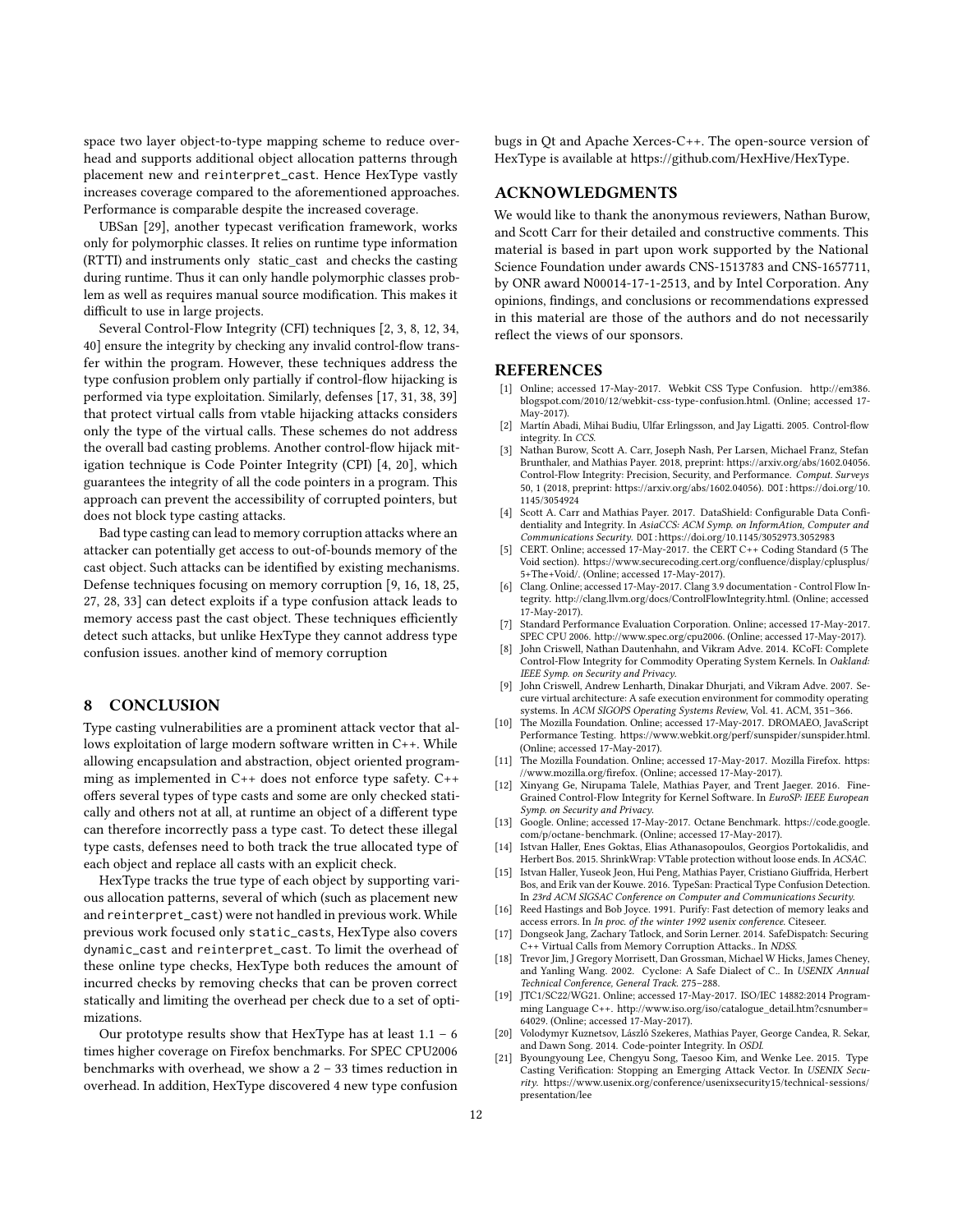- <span id="page-12-9"></span>[22] llvm. Online; accessed 17-May-2017. The LLVM Compiler Infrastructure Project. [http://llvm.org/.](http://llvm.org/) (Online; accessed 17-May-2017).
- <span id="page-12-7"></span>[23] Microsoft. Online; accessed 17-May-2017. Microsoft Security Intelligence Report. [https://www.microsoft.com/security/sir.](https://www.microsoft.com/security/sir) (Online; accessed 17-May-2017).
- <span id="page-12-4"></span>[24] Santosh Nagarakatte, Jianzhou Zhao, Milo MK Martin, and Steve Zdancewic. 2009. SoftBound: Highly compatible and complete spatial memory safety for C. In ACM Sigplan Notices, Vol. 44. ACM, 245–258.
- <span id="page-12-8"></span>[25] Santosh Nagarakatte, Jianzhou Zhao, Milo MK Martin, and Steve Zdancewic. 2009. SoftBound: Highly compatible and complete spatial memory safety for C. ACM Sigplan Notices 44, 6 (2009), 245–258.
- <span id="page-12-5"></span>[26] Santosh Nagarakatte, Jianzhou Zhao, Milo MK Martin, and Steve Zdancewic. 2010. CETS: compiler enforced temporal safety for C. In ACM Sigplan Notices, Vol. 45. ACM, 31–40.
- <span id="page-12-15"></span>[27] George C Necula, Jeremy Condit, Matthew Harren, Scott McPeak, and Westley Weimer. 2005. CCured: Type-safe retrotting of legacy software. ACM Transactions on Programming Languages and Systems (TOPLAS) 27, 3 (2005), 477–526.
- <span id="page-12-16"></span>[28] Nicholas Nethercote and Julian Seward. 2007. Valgrind: a framework for heavyweight dynamic binary instrumentation. In ACM Sigplan notices, Vol. 42. ACM, 89–100.
- <span id="page-12-0"></span>[29] Google Chromium Project. Online; accessed 17-May-2017. Undefined<br>Behavior Sanitizer. https://www.chromium.org/developers/testing/ https://www.chromium.org/developers/testing/ undefinedbehaviorsanitizer. (Online; accessed 17-May-2017).
- <span id="page-12-10"></span>[30] QT Code Review. Online; accessed 17-May-2017. Type confusion: From QMapNodeBase to QMapNode. [https://codereview.qt-project.org/#/c/191188/.](https://codereview.qt-project.org/#/c/191188/) (Online; accessed 17-May-2017).
- <span id="page-12-13"></span>[31] Pawel Sarbinowski, Vasileios P Kemerlis, Cristiano Giuffrida, and Elias Athanasopoulos. 2016. VTPin: practical VTable hijacking protection for binaries. In Proceedings of the 32nd Annual Conference on Computer Security Applications. ACM, 448–459.
- <span id="page-12-6"></span>[32] Konstantin Serebryany, Derek Bruening, Alexander Potapenko, and Dmitriy Vyukov. 2012. AddressSanitizer: A Fast Address Sanity Checker. In Presented as part of the 2012 USENIX Annual Technical Conference (USENIX ATC 12). USENIX, Boston, MA, 309–318. [https://www.usenix.org/conference/atc12/](https://www.usenix.org/conference/atc12/technical-sessions/presentation/serebryany) [technical-sessions/presentation/serebryany](https://www.usenix.org/conference/atc12/technical-sessions/presentation/serebryany)
- <span id="page-12-17"></span>[33] Konstantin Serebryany, Derek Bruening, Alexander Potapenko, and Dmitriy Vyukov. 2012. AddressSanitizer: A Fast Address Sanity Checker.. In USENIX Annual Technical Conference. 309–318.
- <span id="page-12-2"></span>[34] Caroline Tice, Tom Roeder, Peter Collingbourne, Stephen Checkoway, Úlfar Erlingsson, Luis Lozano, and Geoff Pike. 2014. Enforcing Forward-edge Controlflow Integrity in GCC & LLVM. In USENIX Security. 15. [http://dl.acm.org/citation.](http://dl.acm.org/citation.cfm?id=2671225.2671285) [cfm?id=2671225.2671285](http://dl.acm.org/citation.cfm?id=2671225.2671285)
- [35] Victor van der Veen, Dennis Andriesse, Enes Göktaş, Ben Gras, Lionel Sambuc, Asia Slowinska, Herbert Bos, and Cristiano Giuffrida. 2015. Practical Context-Sensitive CFI. In CCS.
- <span id="page-12-3"></span>[36] Victor van der Veen, Enes Goktas, Moritz Contag, Andre Pawlowski, Xi Chen, Sanjay Rawat, Herbert Bos, Thorsten Holz, Elias Athanasopoulos, and Cristiano Giurida. 2016. A Tough Call: Mitigating Advanced Code-Reuse Attacks At The Binary Level. In IEEE S&P.
- <span id="page-12-11"></span>[37] M. Zalewski. Online; accessed 17-May-2017. American Fuzzy Lop. [http://lcamtuf.](http://lcamtuf.coredump.cx/afl/) coredump.cx/afl/. (Online; accessed 17-May-2017).
- <span id="page-12-1"></span>[38] Chao Zhang, Scott A Carr, Tongxin Li, Yu Ding, Chengyu Song, Mathias Payer, and Dawn Song. 2016. VTrust: Regaining Trust on Virtual Calls. In NDSS.
- <span id="page-12-14"></span>[39] Chao Zhang, Chengyu Song, Kevin Zhijie Chen, Zhaofeng Chen, and Dawn Song. 2015. VTint: Protecting Virtual Function Tables' Integrity.. In NDSS.
- <span id="page-12-12"></span>[40] Mingwei Zhang and R Sekar. 2013. Control flow integrity for COTS binaries. In SEC: USENIX Security Symposium.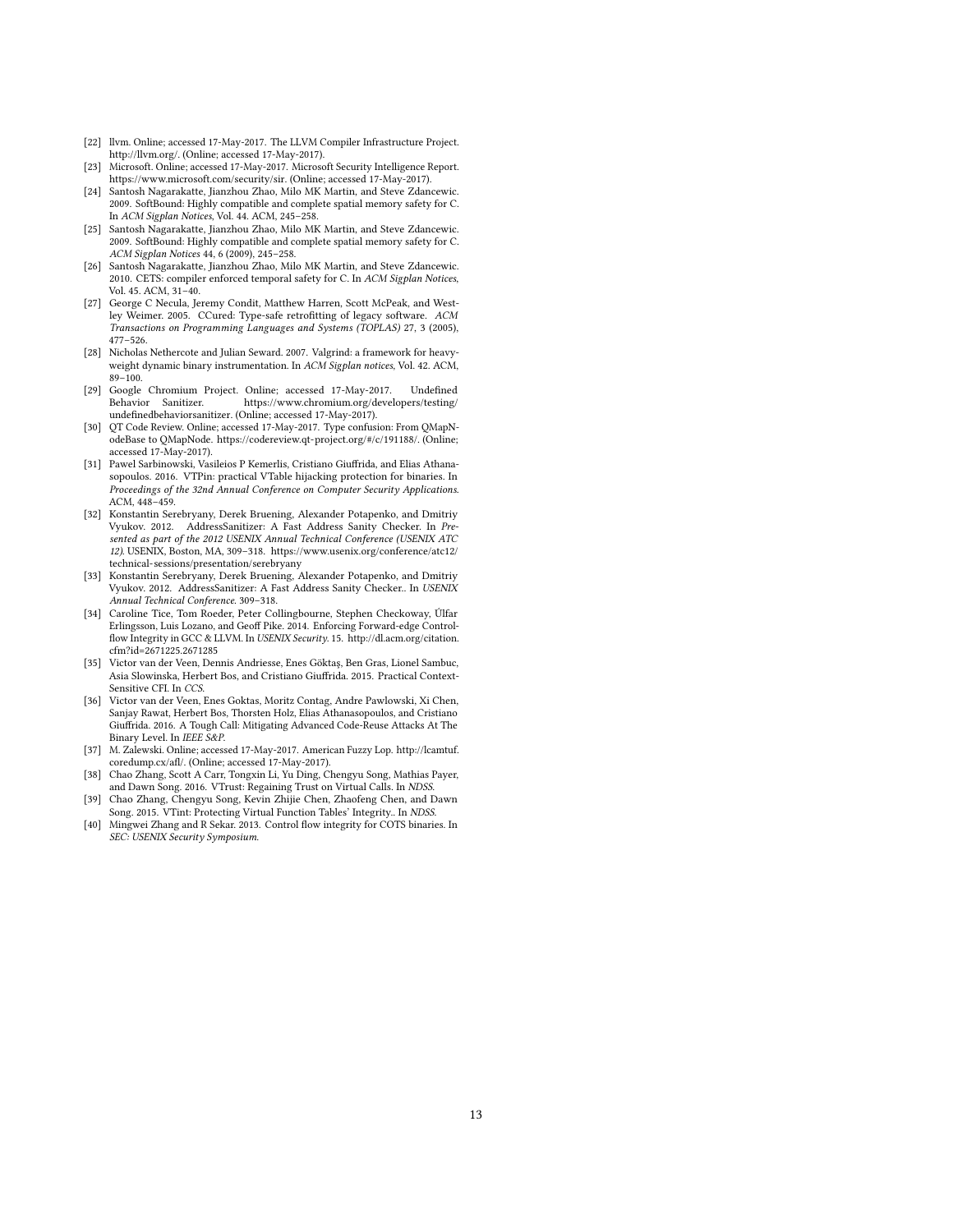# A PSEUDO CODE

```
1 # (1) Insert typecasting verification instrumentation (Clang)
2 def emitiHexTypeCastVerification():
3 for targetTypeCast in range(allTypeCastSet):
      emitTypeCastVerifyInstrumenation(targetTypeCast):
 5
6 # (2) Verify typecasting (runtime library)
7 def verifyTypecasting(src_addr, dst_addr, dstTyHashValue):
8 # Check parentset (safecast)
   # if destination type is one of source object's parent type,
10 # this is a SAFECAST.
11 srcType = getTypeInfoFromObjTypeMap(src_addr):
12 srcParentSet = srcType.ParentSetRef:
13 if srcParentSet.binarysearch(dstTyHashValue):
14 return SAFECAST:
15
16 # Check phantom (safecast)
17 # Although destination type is not of
18 # source object's parent type,
19 # it would be phantom class.
20 dstPhantomSet = getPhantomObjSet(dstTyHashValue):
21 if dstPhantomSet.binarysearch(srcType.hashValue):
22 return SAFECAST:
23
24 return BADCAST:
```
Figure 11: Algorithm for verifying typecasting

```
1 # (1) Stack object tracing (LLVM pass)
2 def stackObjTracing():
    for function in range(module):
      for block in range(function):
       for inst in range(block):
          6 if isStackObjAllocaInst(inst):
            addObjUpdateInstrumentation(getAllocTypeInfo(inst)):
            # for stack object Remove
            StackObjTracingSet.insert(getAllocTypeInfo(inst)):
10 # Call remove instrumentation handling function
11 stackObjRemove(function, stackObjTracingSet):
12
13 def stackObjRemove(function, stackObjTracingSet):
14 for targetObjInfo in range(stackObjTracingSet):
15 addObjRemoveInstrumentation(targetObjInfo):
16
17 # (2) Heap object tracing (LLVM pass)
18 def heapObjTracing():
19 for function in range(module):
20 for block in range(function):
21 for inst in range(block):
22 if isHeapAllocCall(inst):
23 addObjUpdateInstrumentation(getAllocTypeInfo(inst)):
24 if isFreeCall(inst):
25 addObjRemoveInstrumentation(getAllocTypeInfo(inst)):
26
27 # (3) Global object tracing (LLVM pass)
28 def globalObjTracing():
29 GlobalFun = FunctionCreate():
    for targetObjInfo in range(getAllGlobalsObjInfo()):
31 addObjUpdateInstrumentation(targetObjInfo):
32 # Insert this function (which has object add instrumentation)
33 # into global constructor
34 appendToGlobalCtors(module, GlobalFun):
35
36 # (4) Update object alloc/remove information (runtime library)
37 # Add object allocation information
38 # into the HexObjTypeMap (two-level table)
39 def updateHexObjTypeMap(objAllocInfo):
40 index = getHashValue(objAllocInfo.addr):
41 # Use fast-path slot (when objTypeMap[index] is empty)
42 if objTypeMap[index].addr == NULL:
43 updateObjTypeMap(index, objAllocInfo):
44 # use slow-path slot (Red-black Tree)
45 else:
46 # Move collision object (old object) info into RB-Tree
47 # Then, insert new object into the objTypeMap
48 rbTreeInsert(ObjTypeMap[index]):
49 updateObjTypeMap(index, objAllocInfo):
50
51 # Remove object allocation information from
52 # the HexObjTypeMap (two-level table)
53 def removeHexObjTypeMap(objAddr):
54 index = getHashValue(objAddr):
55 # Use fast-path slot
56 if objTypeMap[index].addr == objAddr:
57 objTypeMap[index].addr = NULL:
58 # Use slow-path slot
59 else:
60 rbTreeRemove(ObjTypeMap[index]):
```
#### Figure 12: Algorithm for tracing objects at runtime